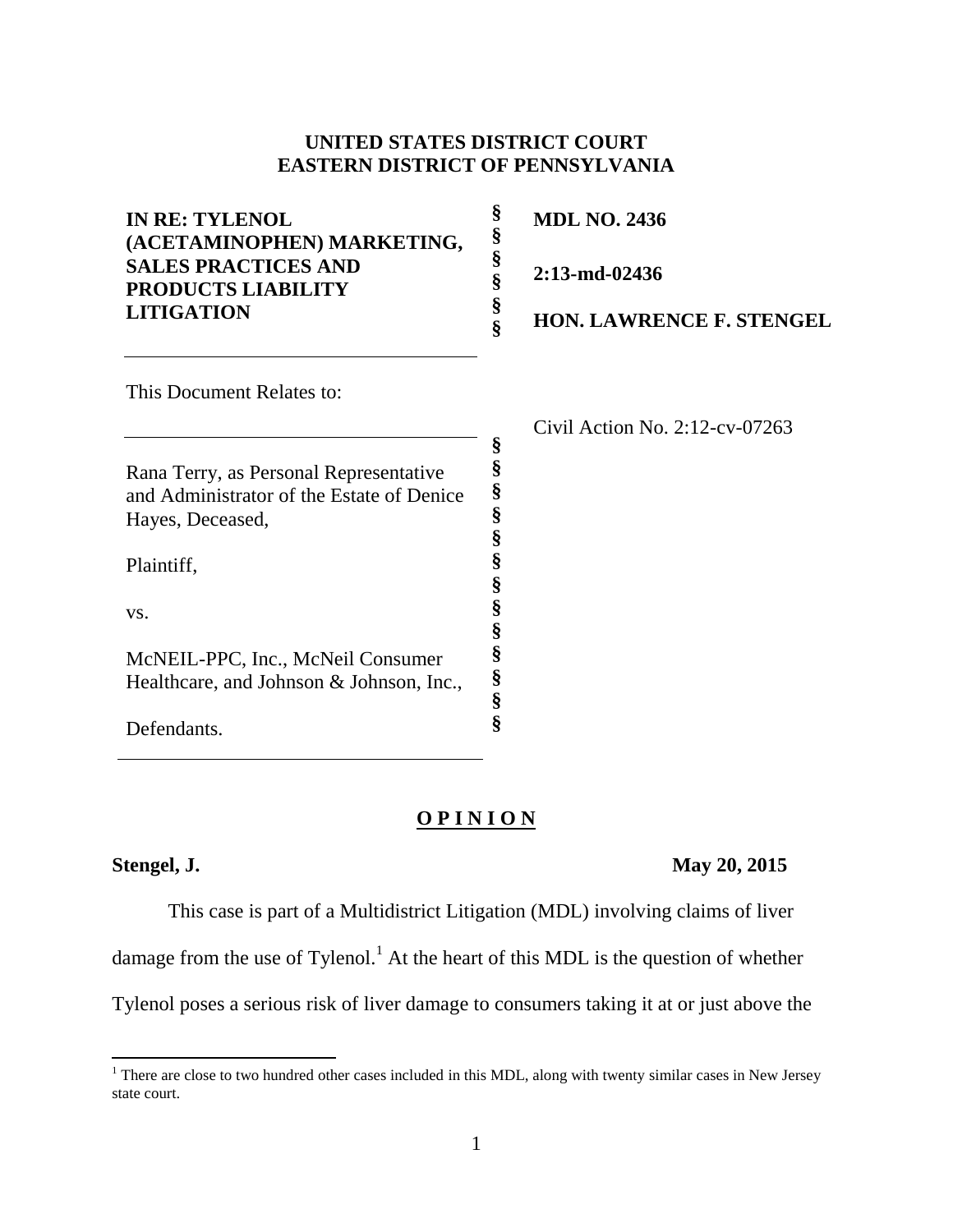recommended dosage.<sup>2</sup> The plaintiff claims that her sister died of acute liver failure after taking Tylenol "as directed" by its label.<sup>3</sup> She asserts that Johnson & Johnson and McNeil—the makers of Tylenol—knew or should have known of this risk of acute liver failure to consumers, yet failed to warn users or to redesign the drug to minimize this risk. The court chose this case as a "bellwether" case and has scheduled it for trial.<sup>4</sup>

The parties have a dispute about whether Alabama law or New Jersey law applies to the claims for wrongful death and punitive damages. For the reasons explained below, I find that Alabama law applies to all of the plaintiff's claims.

## **I. BACKGROUND<sup>5</sup>**

Plaintiff Rana Terry alleges that her sister Denice Hayes died as a result of acute liver failure caused by taking Extra Strength Tylenol as its label directed. Hayes lived in Alabama, purchased the Tylenol in Alabama, was treated for liver damage in Alabama, and died in Alabama. Defendants Johnson & Johnson and McNeil are New Jersey corporations. Johnson & Johnson is headquartered in New Brunswick, New Jersey. Johnson & Johnson considers its headquarters to be its principal place of business.

 $2^{2}$  See Master Complaint, 13-md-2436, Doc. No. 32.

 $3$  See Complaint, 12-cv-07263, Doc. No. 1.

<sup>&</sup>lt;sup>4</sup> A "bellwether" case is a test case. "Bellwether" trials should produce representative verdicts and settlements. The parties can use these verdicts and settlements to gauge the strength of the common MDL claims to determine if a global resolution of the MDL is possible. See FEDERAL JUDICIAL CENTER, MANUAL FOR COMPLEX LITIGATION, FOURTH EDITION 360 (2004); DUKE LAW CENTER FOR JUDICIAL STUDIES, MDL STANDARDS AND BEST PRACTICES 16-21 (2014).

 $<sup>5</sup>$  The information contained in this section is taken from the plaintiff's complaint, unless otherwise noted. See</sup> Compl., 12-cv-07263, Doc. No. 1.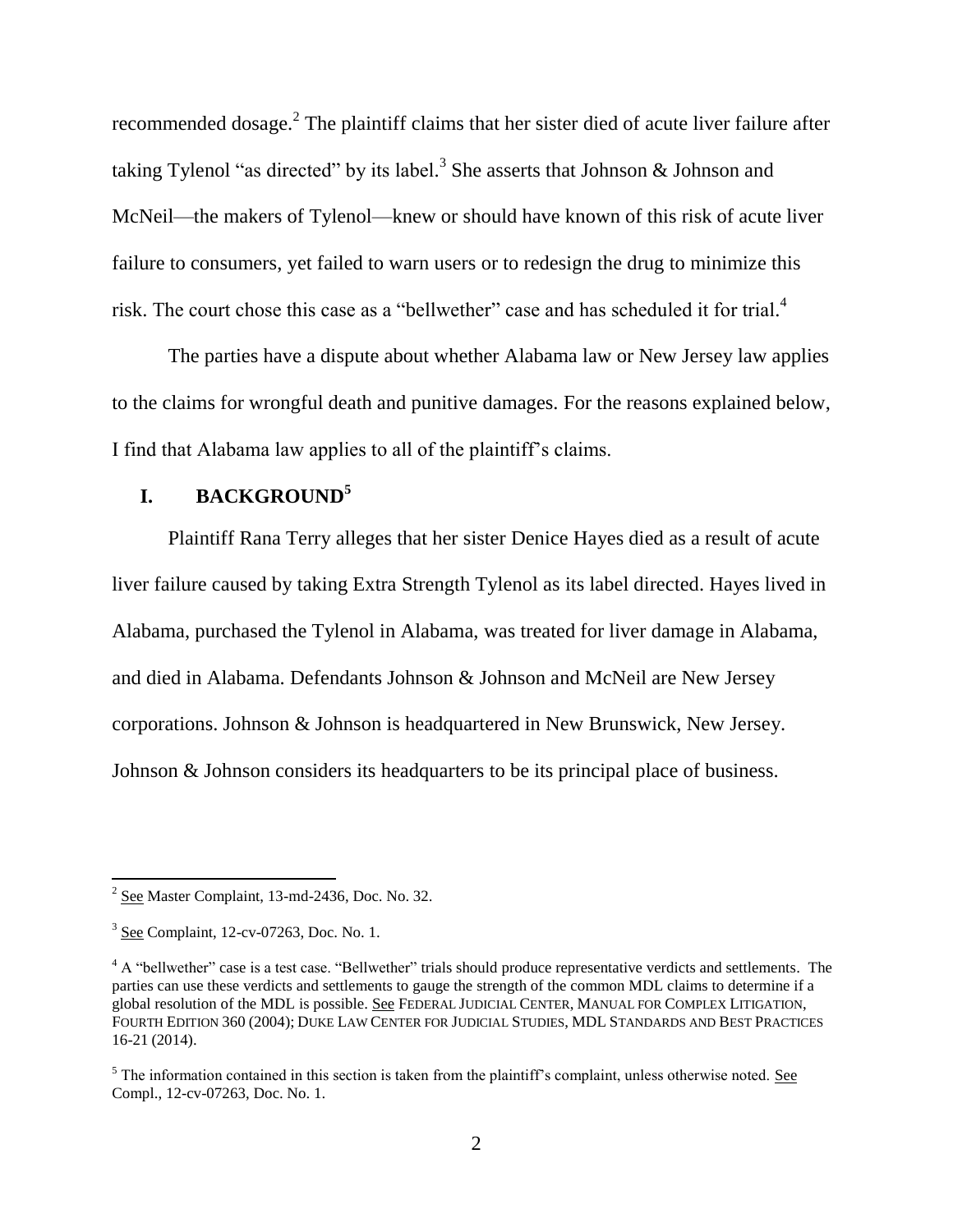McNeil is headquartered in Fort Washington, Pennsylvania but maintains that its principal place of business, or "nerve center," is located in Skillman, New Jersey.<sup>6</sup>

## **II. DISCUSSION**

l

The parties agree that Alabama law applies to all but two of the plaintiff's claims:

wrongful death and punitive damages.<sup>7</sup> "Because choice of law analysis is issue specific,

different states' laws may apply to different issues in a single case, a principle known as

'depecage.'" Berg Chilling Sys., Inc. v. Hull Corp., 435 F.3d 455, 462 (3d Cir. 2006).<sup>8</sup>

Therefore, it is possible for Alabama law to apply to some of the plaintiff's claims, while

New Jersey law may apply to other claims.

Alabama's wrongful death statute does not provide for compensatory damages,

only punitive damages. See, e.g., Savannah & M.R. Co. v. Shearer, 58 Ala. 672, 680

<sup>&</sup>lt;sup>6</sup> The defendants contend that McNeil is a New Jersey citizen. They rely on other decisions in this district finding that McNeil's principal place of business under Hertz Corp. v. Friend, 559 U.S. 77 (2010), is Skillman, New Jersey. See Moore v. Johnson & Johnson, 907 F. Supp.2d 646, 656-61 (E.D. Pa. 2012), *reconsideration denied*, 2013 WL 5298573, at \*2-8 (E.D. Pa. Sept. 20, 2013); Sherfey v. Johnson & Johnson, Civ. No. 12-4162, 2014 WL 715518, at \*5 (E.D. Pa. Jan. 29, 2014); Arndt v. Johnson & Johnson, Civ. No. 12-6633, 2014 WL 882777, at \*6 (E.D. Pa. Mar. 6, 2014); Brown v. Johnson & Johnson*,* Civ. No. 12-4929 (E.D. Pa. Feb. 11, 2013)(Order, Doc. No. 36)(citing Moore as support). Those decisions considered whether removal was appropriate based on diversity, not whether New Jersey law should apply to the plaintiff's punitive damages claim. There is no question about diversity of citizenship in this case because the plaintiff is not a resident of Pennsylvania or New Jersey.

The plaintiff argues that McNeil's principal place of business is actually its Fort Washington headquarters. This issue has not been thoroughly briefed, and I need not determine McNeil's principal place of business to decide the choice-of-law question.

For the sake of this motion *only*, I will accept the defendants' contentions and consider McNeil to be a New Jersey corporation. As I explain below, however, this assumption does not help the defendants' arguments. A company's principal place of business is only one factor to consider in choice-of-law analysis and is not a dispositive factor under Pennsylvania choice-of-law principles.

 $<sup>7</sup>$  After a monthly status conference with counsel for the parties in April 2015, I asked the parties to meet and confer</sup> about which state law applies to the substantive claims in this case. They did so and agreed that Alabama law applies to all but two of the plaintiff's potential claims. I asked them to submit briefs on the disputed choice of law.

 $8$  See also Taylor v. Mooney Aircraft Corp., No. 06-5054, 265 Fed. Appx. 87, 91 (3d Cir. 2008)(predicting that Pennsylvania courts would utilize depecage). But see Knipe v. SmithKline Beecham, 583 F.Supp.2d 602, 638 (E.D. Pa. 2008).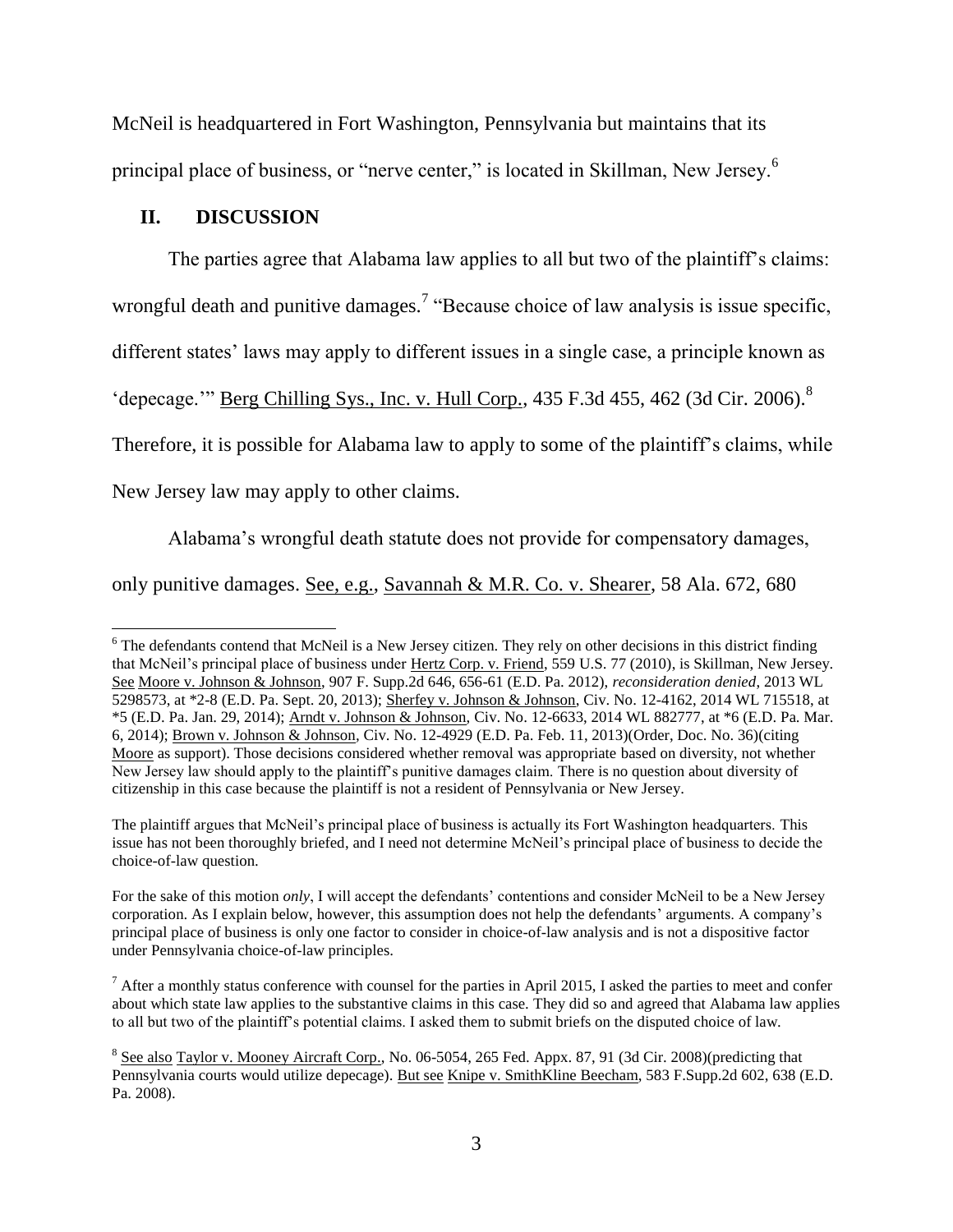(1877)("The damages [under the wrongful death statute] are punitive…."); Industrial Chemical & Fiberglass Corp. v. Chandler, 547 So.2d 812, 818 (Ala. 1988)("[T]he statute is 'punitive' in its purposes…"). Under Alabama law, damages in a wrongful death case "…are awarded to preserve human life, to punish… wrongful conduct, and to deter or discourage [the defendants] and others from doing the same or similar wrongs in the future." Alabama Pattern Jury Instructions: Civil 2d § 11.28.<sup>9</sup> Alabama's wrongful death statute, not the state's general punitive damages statute, governs personal injury actions resulting in death. See Susan Randall, Only in Alabama: A Modest Tort Agenda, 60 ALA. L. REV. 977, 985 (2009)("The legislature exempted wrongful death damages from its treatment of punitive damages generally…")(citing Alabama's general punitive damages

 $\overline{a}$ 

The amount you award is within your discretion based on the evidence and the guidelines in this instruction.

Roe v. Michelin North America, Inc., 613 F.3d 1058, 105 n. 9 (11th Cir. 2010).

<sup>&</sup>lt;sup>9</sup> The full Alabama Wrongful Death Act pattern jury instruction reads:

This is a claim for the wrongful death of (name of decedent).

The damages in this case are punitive and not compensatory. Punitive damages are awarded to preserve human life, to punish (name of defendant) for [his/her/its] wrongful conduct, and to deter or discourage (name of defendant) and others from doing the same or similar wrongs in the future.

The amount of damages must be directly related to (name of defendant)'s culpability, and by that I mean how bad [his/her] wrongful conduct was. You do not consider the monetary value of (name of decedent)'s life because the damages are not to compensate (name of plaintiff) or (name of decedent)'s family from a monetary standpoint because of [his/her] death.

*Compare* Exxon Shipping Co. v. Baker, 554 U.S. 471, 492-93 (2008)(noting how "punitives are aimed not at compensation but principally at retribution and deterring harmful conduct" and offering similar punitive damages jury instructions from California and New York as examples). See, e.g., State Farm Mut. Auto. Ins. Co. v. Campbell, 538 U.S. 408, 416 (2003)("[P]unitive damages serve a broader function; they are aimed at deterrence and retribution.").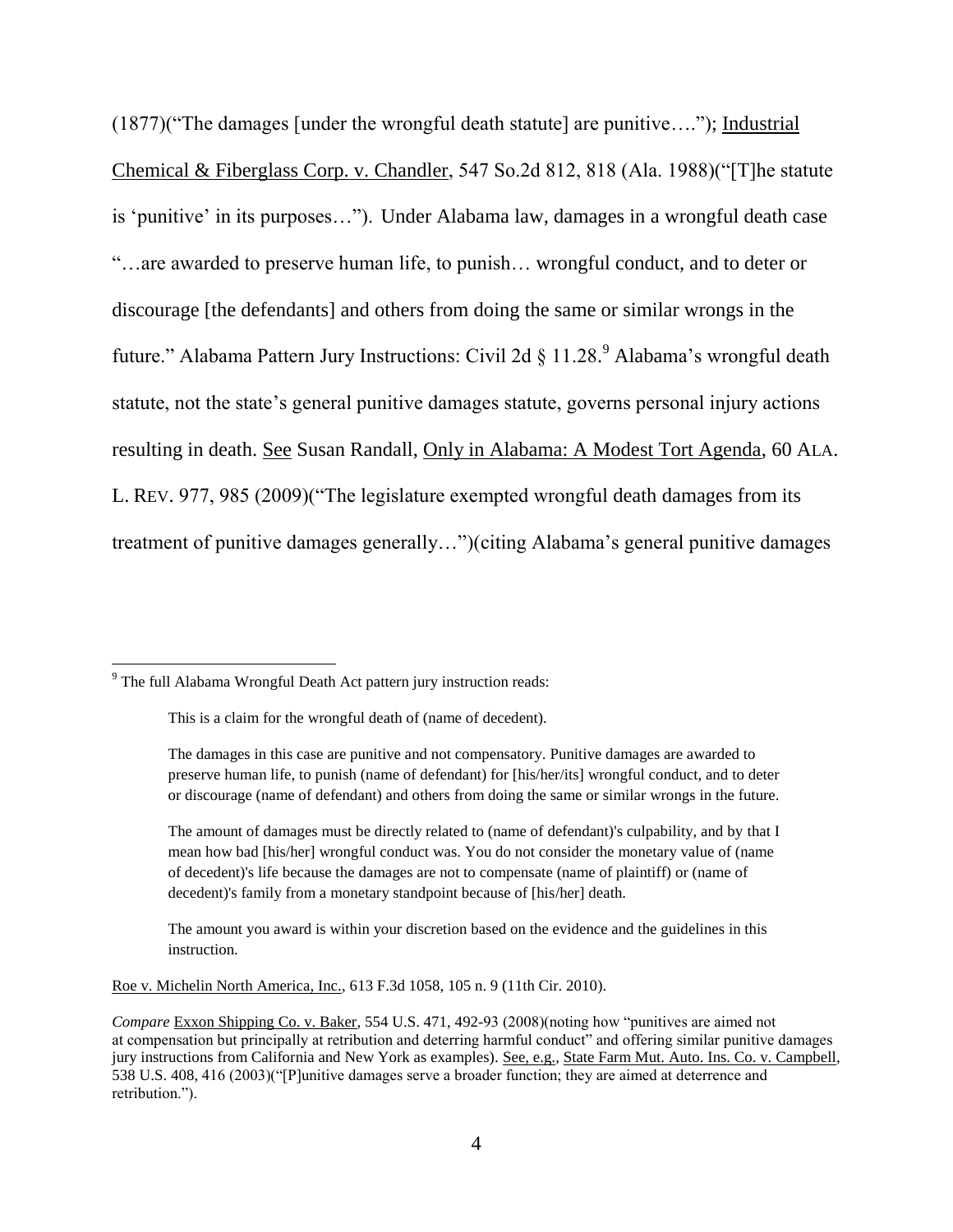statute Ala. Code § 6-11-29 (2005)).<sup>10</sup> For this reason, the parties dispute the applicable choice of law on both the wrongful death claim and the punitive damages claim. The "issue" in dispute is which state's law applies to a punitive damages recovery. I will apply the choice-of-law analysis to the issue of punitive damages. The choice is between Alabama's wrongful death statute (which provides only punitive damages) and New Jersey's punitive damages statute coupled with its wrongful death statute.<sup>11</sup>

# **a. Pennsylvania Choice-of-Law Principles Apply**

l

Pennsylvania choice-of-law principles apply to this case. A federal court sitting in diversity must apply the choice-of-law rules of the state in which the court sits to determine which state's law applies. Chin v. Chrysler, LLC, 538 F.3d 272, 278 (3d Cir. 2008)(citing Klaxon Co. v. Stentor Elec. Mfg. Co., 313 U.S. 487, 496 (1941)).<sup>12</sup> In the context of an MDL, courts routinely apply the choice-of-law rules of the court from which the case was transferred.<sup>13</sup> See In re Diet Drugs (Phentermine/

<sup>&</sup>lt;sup>10</sup> Alabama's general punitive damages statute specifically states: "This article shall not pertain to or affect any civil actions for wrongful death pursuant to Sections 6-5-391 and 6-5-410, as amended." Ala. Code § 6-11-29 (2005).

 $11$  Comparing the statutes in this way is most appropriate. If Alabama law applies to the wrongful death claim, the plaintiff cannot pursue a separate punitive damages claim. If New Jersey law applies to the punitive damages claim, then New Jersey law will also apply to the plaintiff's wrongful death claim, in order to provide the plaintiff a remedy on this claim. Under the Alabama statutory framework, New Jersey law could not apply to the punitive damages claim and Alabama law also apply to the wrongful death claim. This would essentially amount to a potential double recovery of punitive damages.

 $12$  See also Piper Aircraft Co. v. Reyno, 454 U.S. 235, 243 n. 8 (1981)("Under Klaxon v. Stentor Electric Mfg. Co., 313 U.S. 487, 61 S.Ct. 1020, 85 L.Ed. 1477 (1941), a court ordinarily must apply the choice-of-law rules of the State in which it sits. However, where a case is transferred pursuant to 28 U.S.C.  $\S$  1404(a), it must apply the choice-oflaw rules of the State from which the case was transferred.").

<sup>&</sup>lt;sup>13</sup> See, e.g., In re Volkswagen & Audi Warranty Extension Litig., 692 F.3d 4, 17 (1st Cir. 2012)("Special rules apply in MDL cases as to determining the forum state….Where a suit is consolidated and transferred under [28 U.S.C.] § 1407, courts typically apply the choice of law rules of each of the transferor courts."); Chang v. Baxter Healthcare Corp., 599 F.3d 728, 732 (7th Cir. 2010)("When a diversity case is transferred by the multidistrict litigation panel, the law applied is that of the jurisdiction from which the case was transferred...."); In re Air Disaster at Ramstein Air Base, Ger., 81 F.3d 570, 576 (5th Cir. 1996)("Where a transferee court presides over several diversity actions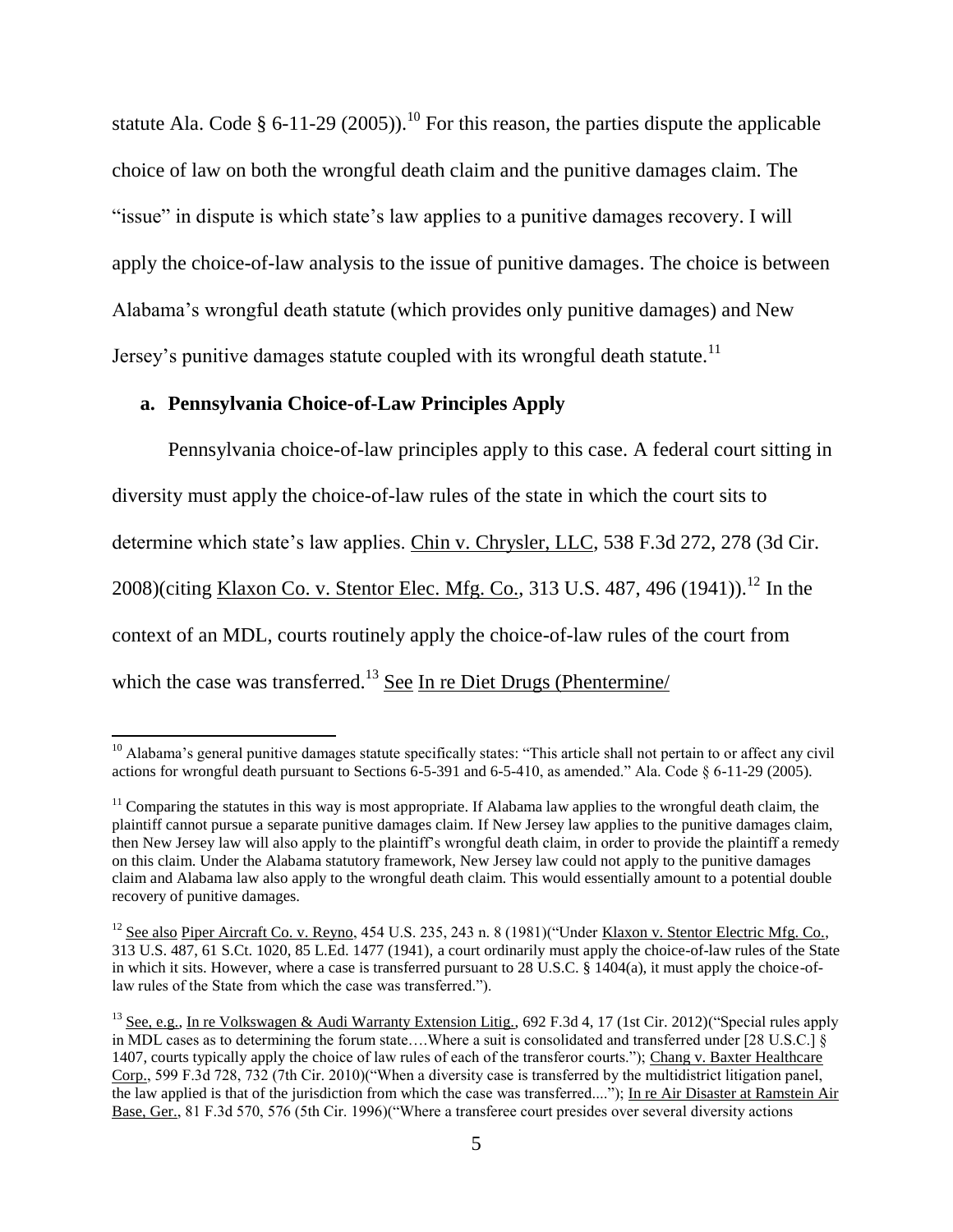Fenfluramine/Dexfenfluramine), No. MDL 1203, Civ.A. 03-20284, 2004 WL 1925010, at \*1 (E.D. Pa. Aug. 30, 2004)("As the MDL transferee court in this matter, we must apply the choice-of-law rules of Florida, the state where the transferor court sits.") (citations omitted); In re American Investors Life Ins. Co. Annuity Marketing and Sales Practices Litigation, 2007 WL 2541216, at \*27 n. 16 (E.D. Pa. Aug. 29, 2007)("Although neither the Supreme Court nor the United States Court of Appeals for the Third Circuit has explicitly ruled on the issue, it appears that in MDL proceedings the transferee court applies the choice-of-law rules that would govern in the transferor forum.")(citations omitted). Despite the fact that the decedent was in Alabama, this case was originally filed in the Court of Common Pleas of Philadelphia, Pennsylvania, removed to the Eastern District of Pennsylvania based on diversity jurisdiction, and then transferred into this MDL. See Doc. No. 1, 27. For these reasons, Pennsylvania choice-of-law principles should be used to decide which state law applies.

#### **b. Pennsylvania Choice-of-Law Analysis**

 $\overline{a}$ 

Pennsylvania employs a "flexible rule" which combines the "significant contacts" analysis of Restatement (Second) of Conflict of Laws § 145 and a "governmental interest

consolidated under the multidistrict rules, the choice of law rules of each jurisdiction in which the transferred actions were originally filed must be applied."); In re Korean Air Lines Disaster of Sept. 1, 1983, 932 F.2d 1475, 1496 (D.C. Cir.1991)(Mikva, J., dissenting)("When a case is transferred pursuant to 28 U.S.C. § 1407(a) by the Panel on Multi–District Litigation, the transferee court must apply the choice of law rules of the states where the transferor courts sit."); Phelps v. Cont'l Ill. Nat'l Bank & Trust Co. of Chi. (In re Nucorp Energy Sec. Litig.), 772 F.2d 1486, 1492 (9th Cir. 1985)("In this case, however, we must apply the choice of law rules of Illinois because the claims were originally filed in district court in Illinois before they were transferred to California by the Judicial Panel on Multidistrict Litigation."); In re New England Mut. Life. Ins. Co. Sales Prac. Litig., 236 F.Supp.2d 69, 74-75 (D. Mass. 2002)(applying to cases transferred to an MDL the "well-known" rule that "the transferee court, this [c]ourt [in this case], must apply the choice of law rule of the transferor court."). See also 19 Wright, Miller, & Cooper, Federal Practice & Procedure § 4506, at 114–15 (2d ed. 1996) ("In actions transferred under Section 1407 for consolidated pretrial discovery, ... the transferee court should apply the substantive law of the transferor state, including its choice-of-law rules.").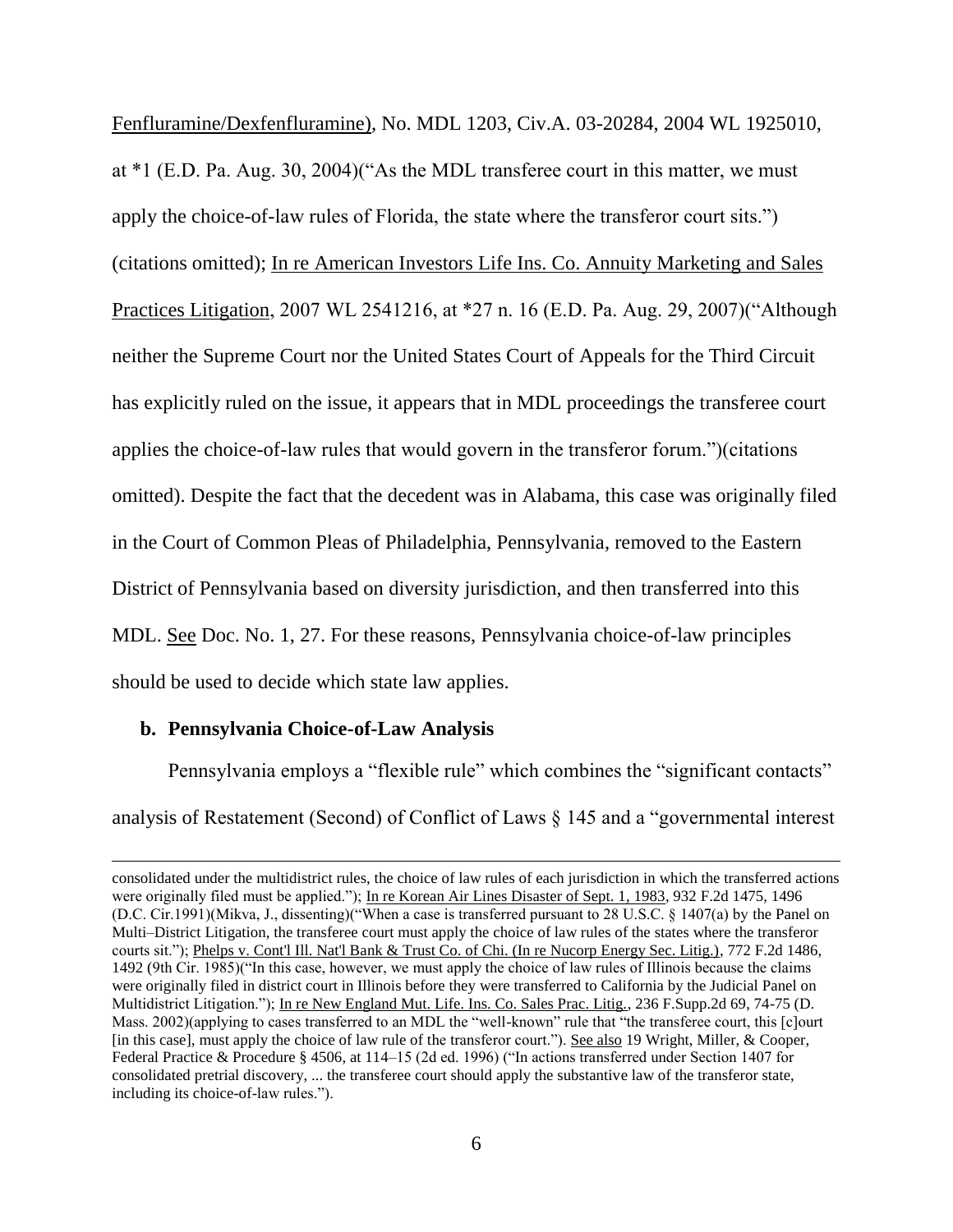analysis." See Griffith v. United Air Lines, Inc., 203 A.2d 796, 805 (Pa. 1964)("[W]e are of the opinion that the strict *lex loci delicti* rule should be abandoned in Pennsylvania in favor of a more flexible rule which permits analysis of the policies and interests underlying the particular issue before the court."). "The merit of such a rule is that 'it gives to the place having the most interest in the problem paramount control over the legal issues arising out of a particular factual context' and thereby allows the forum to apply 'the policy of the jurisdiction most intimately concerned with the outcome of [the] particular litigation.'" Id. at 806 (citation and quotation marks omitted). Pennsylvania's choice-of-law analysis asks three questions: 1) is there an actual conflict or a false conflict between potentially applicable states' laws, 2) if there is an actual conflict, is there a "true conflict" based on the governmental interests underlying each law, and 3) if there is a "true conflict," which state has more significant contacts and a greater interest in its law being applied. See Specialty Surfaces Intern., Inc. v. Continental Cas. Co., 609 F.3d 223, 229-36 (3d Cir. 2010); Hammersmith v. TIG Ins. Co., 480 F.3d 220, 229-36 (3d Cir. 2007).

### **1. An Actual Conflict Exists**

It is clear that an actual conflict exists between Alabama's and New Jersey's laws. Alabama allows for uncapped punitive damages, not compensatory damages, in the case of wrongful death. See Ala.Code § 6-5-410. New Jersey, on the other hand, precludes punitive damages in wrongful death actions. N.J.S.A. § 2A:31-5. A jury may only award pecuniary damages. Id. New Jersey's general punitive damages statute caps recovery at five times the compensatory damages award or \$350,000, whichever is greater. N.J.S.A.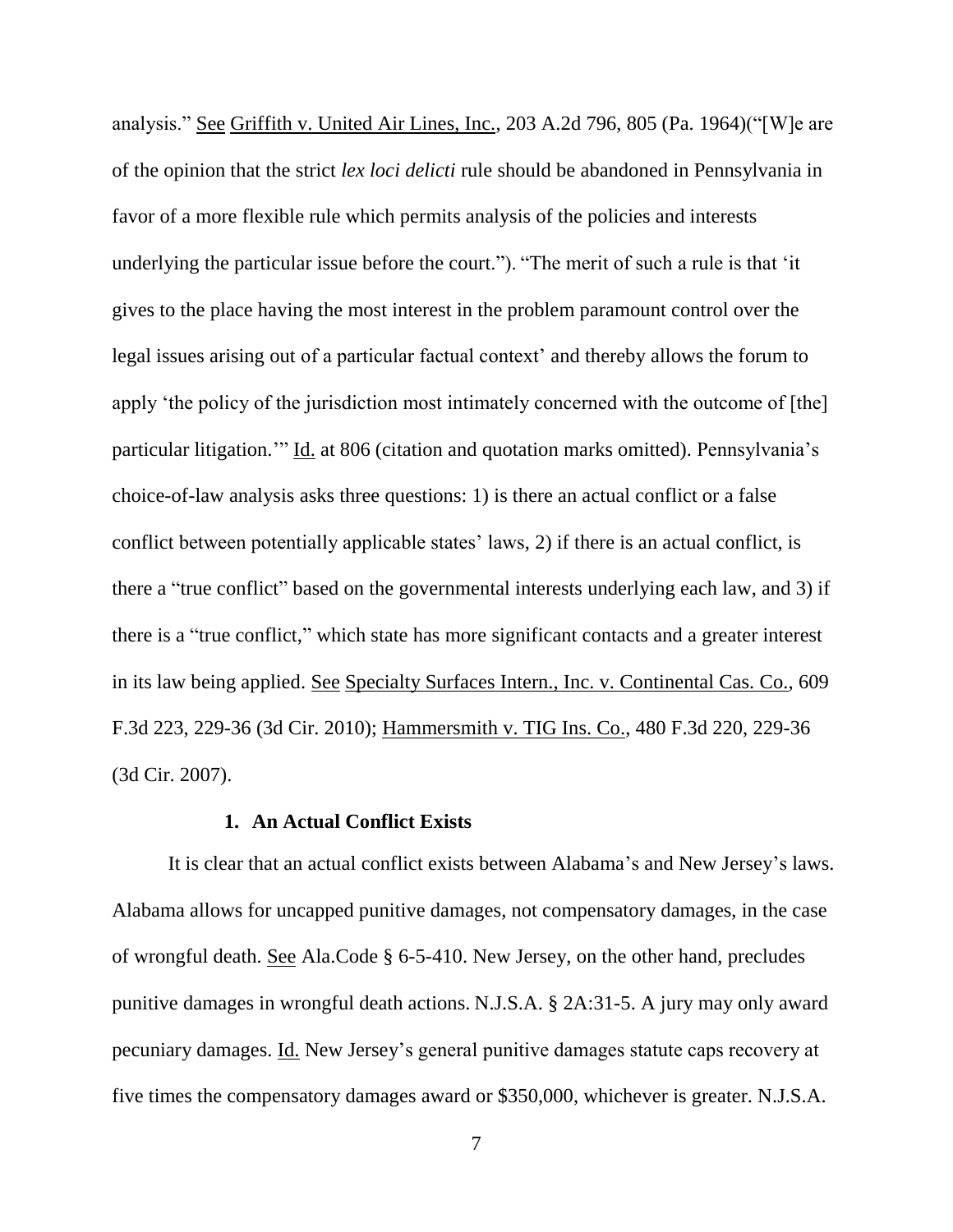§ 2A:15-5.14(b). New Jersey's general punitive damages provision precludes recovery of punitive damages in drugs products liability cases in which a drug has been "generally recognized as safe and effective" by the Food and Drug Administration (FDA). See N.J.S.A. § 2A:58C-5. In short, the plaintiff could gain maximum punitive damages under Alabama law and minimal, if any, punitive damages under New Jersey law.<sup>14</sup>

## **2. A "True Conflict" Exists**

There is a "true conflict" between Alabama and New Jersey law. A "true conflict" exists when "the interests of both [states] would be adversely affected to some degree by the application of the other state's law." Specialty Surfaces Intern., Inc., 609 F.3d at

232.<sup>15</sup>

l

Alabama has made clear that its wrongful death statute is intended to protect the lives of those within its borders by imposing damages without limits on tortfeasors causing death.<sup>16</sup> By making a wrongful death "expensive," Alabama seeks to deter

<sup>&</sup>lt;sup>14</sup> I recognize that Alabama's wrongful death scheme may raise constitutional concerns. I address this point briefly below in another note.

<sup>&</sup>lt;sup>15</sup> "A false conflict occurs where only one state's interests would be impaired, and the law of the interested state applies." Knipe v. SmithKline Beecham, 583 F.Supp.2d 602, 615 (E.D. Pa. 2008)(citing LeJeune v. Bliss–Salem Inc., 85 F.3d 1069, 1071 (3d Cir. 1996)).

<sup>&</sup>lt;sup>16</sup> See, e.g., Louis Pizitz Dry Goods Co., Inc. v. Yeldell, 274 U.S. 112, 114 (1927)("The Supreme Court of Alabama has repeatedly ruled that the statute is aimed at the prevention of death by wrongful act or omission."(citations omitted)); Savannah & M.R. Co. v. Shearer, 58 Ala. 672, 680 (1877)("The damages [under the wrongful death statute] are punitive, and they are none the less so, in consequence of the direction the statute gives to the damages when recovered. They are assessed against the railroad 'to prevent homicides.'"); Geohagan v. General Motors Corp., 279 So.2d 436, 439 (Ala. 1973)("Our decisions since the enactment of our wrongful death acts have made it clear that such acts are intended to protect human life, to prevent homicide, and to impose civil punishment on takers of human life. The damages awarded are punitive in nature. The personal representative in prosecuting a wrongful death action acts as an agent of legislative appointment for declaring the public policy evidenced by the wrongful death acts."); Industrial Chemical & Fiberglass Corp. v. Chandler, 547 So.2d 812, 818 (Ala. 1988)("[T]he statute is 'punitive' in its purposes, but that '[p]reservation of life-prevention of its destruction by the wrongful acts or omission of another, is the subject of the statute; and all its provisions are but machinery for carrying it into effect."); Lemond Const. Co. v. Wheeler, 669 So.2d 855, 864-67 (Ala. 1995)(Maddox, J., concurring): Tillis Trucking Co., Inc. v. Moses, 748 So.2d 874, 889 (Ala. 1999); Boudreaux v. Pettaway, 108 So.3d 486, 496-98 (Ala.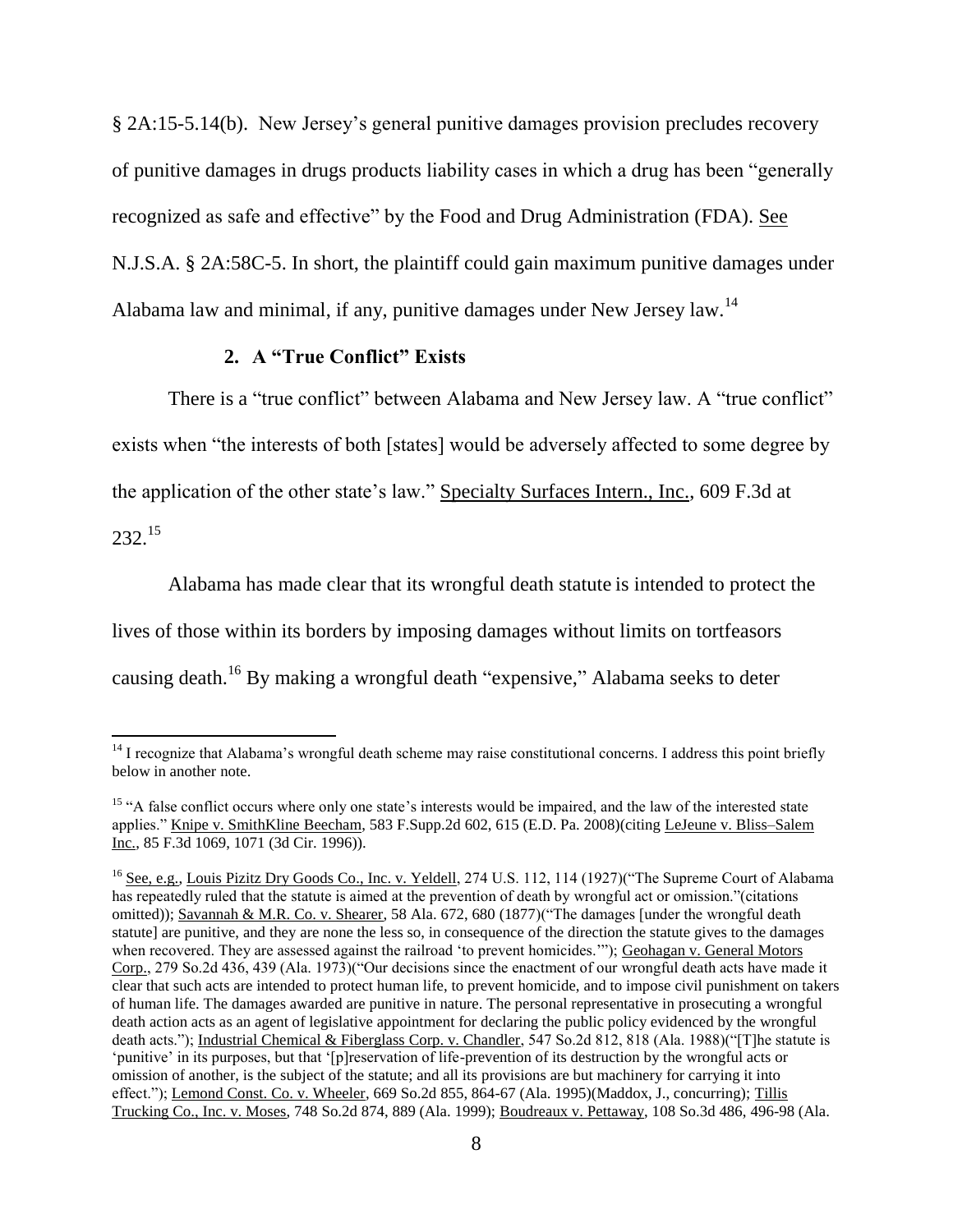similar tortious conduct. See Louis Pizitz Dry Goods Co. v. Yeldell, 274 U.S. 112, 116 (1927)(explaining that the Alabama statute was an "attempt to preserve human life by making homicide expensive."); Tillis Trucking Co., Inc. v. Moses, 748 So.2d 874, 889 (Ala. 1999)(explaining that the goal of the statute is "preservation of life because of the enormity of the wrong, the uniqueness of the injury, and the finality of death.")(citation omitted)).

New Jersey, on the other hand, considers limiting damages to be more important, especially for pharmaceutical companies operating within its borders. Under the New Jersey punitive damages statute, punitive damages are not available in drug products liability actions when a drug has been approved by the Food and Drug Administration (FDA). N.J.S.A. § 2A:58C-5.<sup>17</sup> In 1987, the New Jersey Legislature enacted this

 $17$  The New Jersey Punitive Damages statutes states:

c. Punitive damages shall not be awarded if a drug or device or food or food additive which caused the claimant's harm was subject to premarket approval or licensure by the federal Food and Drug Administration under the "Federal Food, Drug, and Cosmetic Act," 52 Stat. 1040, 21 U.S.C. § 301 et seq. or the "Public Health Service Act," 58 Stat. 682, 42 U.S.C. § 201 et seq. and was approved or licensed; or is generally recognized as safe and effective pursuant to conditions established by the federal Food and Drug Administration and applicable regulations, including packaging and labeling regulations. However, where the product manufacturer knowingly withheld or misrepresented information required to be submitted under the agency's regulations, which information was material and relevant to the harm in question, punitive damages may be awarded. For purposes of this subsection, the terms "drug," "device," "food," and "food additive" have the meanings defined in the "Federal Food, Drug, and Cosmetic Act."

N.J.S.A. 2A:58C-5(c).

 $\overline{a}$ 

<sup>2012)(</sup>reaffirming the purpose of the wrongful death statute as protecting the lives of Alabama citizens), *overruled on other grounds by*, Gillis v. Frazier, --- So.3d ----, 2014 WL 3796382, at \*6 (Ala. Aug. 1, 2014).

Though the statute provides an exception for manufacturers who "knowingly withheld and misrepresented information required to be submitted," New Jersey courts have interpreted this provision to have been preempted by Buckman Co. v. Plaintiffs' Legal Committee, 531 U.S. 341 (2001). See McDarby v. Merck & Co., Inc., 401 N.J.Super. 10, 949 A.2d 223 (App. Div. 2008). Whether it is, in fact, preempted by Buckman is somewhat of an open question. See Sullivan v. Novartis Pharmaceuticals Corp., 602 F.Supp.2d 527, 534 n. 8 (D.N.J. 2009)("The vitality of McDarby was subsequently cast into some doubt by the Supreme Court's decision in Wyeth v. Levine, 555 U.S. 555, 129 S.Ct. 1187, 173 L.Ed.2d 51 (2009)."); Forman v. Novartis Pharmaceuticals Corp., 793 F.Supp.2d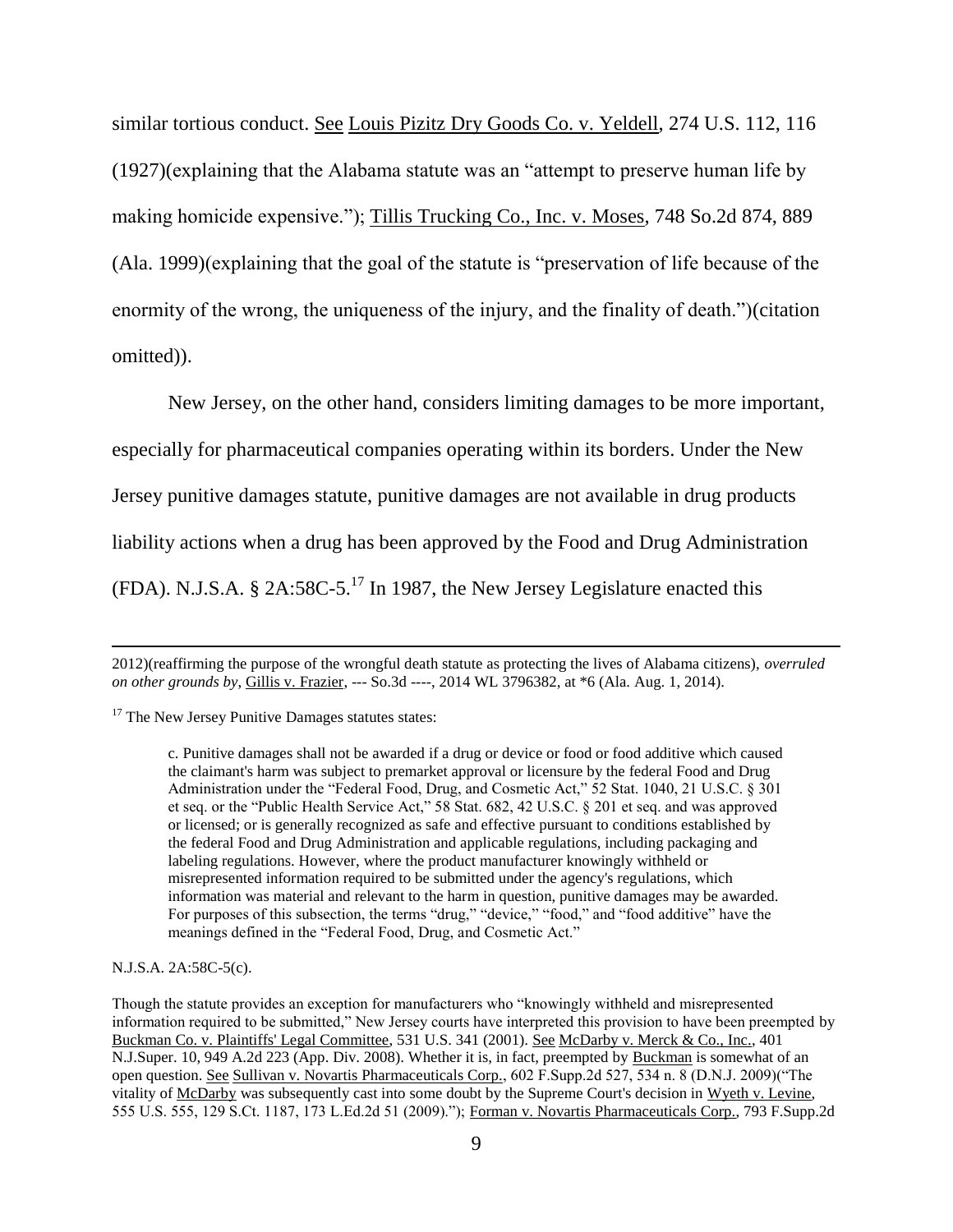provision in order to "re-balance the law 'in favor of manufacturers.'" Rowe v. Hoffman-LaRoche, Inc., 917 A.2d 767, 772 (N.J. 2007)(quoting William A. Dreier, et al., N.J. Prods. Liab. & Toxic Torts Law at 15:4 (2007)).<sup>18</sup> The legislature saw this enactment as a response to an "urgent need" to establish clearer rules on recoverable damages in products liability cases. Id.

New Jersey's wrongful death statute is not intended to be punitive and, instead, is intended to provide family members with "contributions, reduced to monetary terms, which the decedent might reasonably have been expected to make to his or her survivors." Smith v. Whitaker, 734 A.2d 243, 248 (N.J. 1999)(quoting Alexander v. Whitman, 114 F.3d 1392, 1398 (3d Cir. 1997). The wrongful death statute serves to "bring parity both to claims by a victim who lives and to claims by his survivors if he dies." Aronberg v. Tolbert, 25 A.3d 1121, 1130 (N.J. 2011). In other words, it does not give the decedent any more chance of recovering damages simply because he died than if he had been injured and lived.<sup>19</sup> This purpose directly conflicts with the purpose of Alabama's law. For these reasons, there is a "true conflict" between Alabama and New

<sup>598, 601-610 (</sup>E.D. N.Y. 2011)(discussing viability of McDarby after Wyeth and finding that punitive damages exception not preempted); Hill v. Novartis Pharm. Corp., No. 1–06:–CV–00939–AWI–DLB, 2012 WL 967577, at \*2 n. 2 (E.D.Cal. Mar. 21, 2012). See also Stromenger v. Novartis Pharmaceuticals Corp., 941 F.Supp.2d 1288, 1299-1301 (D.Or. 2013)(discussing the vitality of McDarby after Wyeth). Under New Jersey precedent, this exception is narrow if it exists at all. See Knipe v. SmithKline Beecham, 583 F.Supp.2d 602, 637-40 (E.D. Pa. 2008)(finding some reasons for punitive damages preempted but others not under McDarby and Buckman).

<sup>&</sup>lt;sup>18</sup> See also Sinclair v. Merck & Co., Inc., 948 A.2d 587, 593 (N.J. 2008)(explaining how the purpose of the law was to "balance[ ] the interests of the public and the individual with a view towards economic reality.'" (quoting Zaza v. Marquess & Nell, Inc., 675 A.2d 620 (N.J. 1996)(second alteration in original)(citations and quotation marks omitted)).

<sup>&</sup>lt;sup>19</sup> See Aronberg v. Tolbert, 25 A.3d 1121, 1130 (N.J. 2011)("The statutory language does not suggest that a claim that a victim cannot bring in life can only spring forth in the event of his death. Indeed, N.J.S.A. 2A:31–1 gives the right of an heir 'to maintain an action for damages' only if a claim could have been brought by the decedent had he lived.").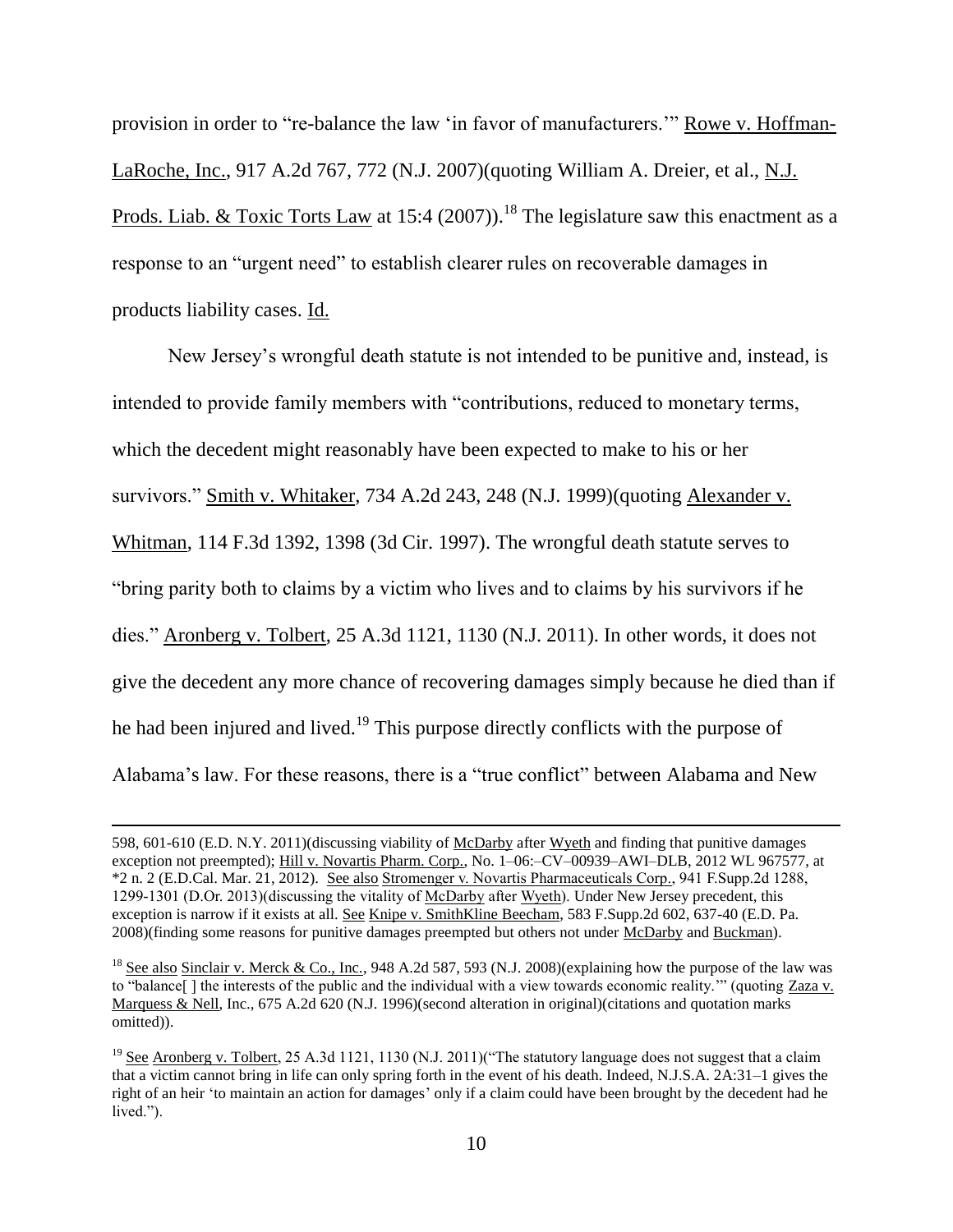Jersey's laws: an application of one state's statute would adversely affect the interest embodied in the other state's statute.

## **3. Alabama Has the "Most Significant Relationship" and a Greater Interest**

The final inquiry asks which state has more "significant" contacts to the issue as set forth in the Restatement (Second) of Conflicts of Laws. Specialty Surfaces Intern., Inc., 609 F.3d at 230. The contacts are then weighed on a "qualitative scale according to their relation to the policies and interests underlying the [issue at hand]." Id. (quoting Shields v. Consol. Rail Corp., 810 F.2d 397, 400 (3d Cir. 1987))(quotation mark omitted). When applying Pennsylvania choice-of-law principles to an action for personal injuries, "the law of the state where the injury occurred normally determines the rights and liabilities of the parties, unless another state, applying the contacts test, has a more significant relationship to the occurrence and parties." Laconis v. Burlington County Bridge Com'n, 583 A.2d 1218, 1223 (Pa. Super. Ct. 1990). Contacts considered to be "significant" are: "the place where the injury occurred; the place where the conduct causing the injury occurred; the domicile, residence, nationality, place of incorporation, and place of business of the parties; and the place where the relationship between the parties is centered." Id.

Alabama has several significant contacts related to this action. It is the place of the decedent's injury and death. The decedent allegedly purchased Tylenol in Alabama, ingested Tylenol in Alabama, was treated by her doctors for her injuries in Alabama, and eventually died from those injuries in Alabama. Some of the conduct considered to have

11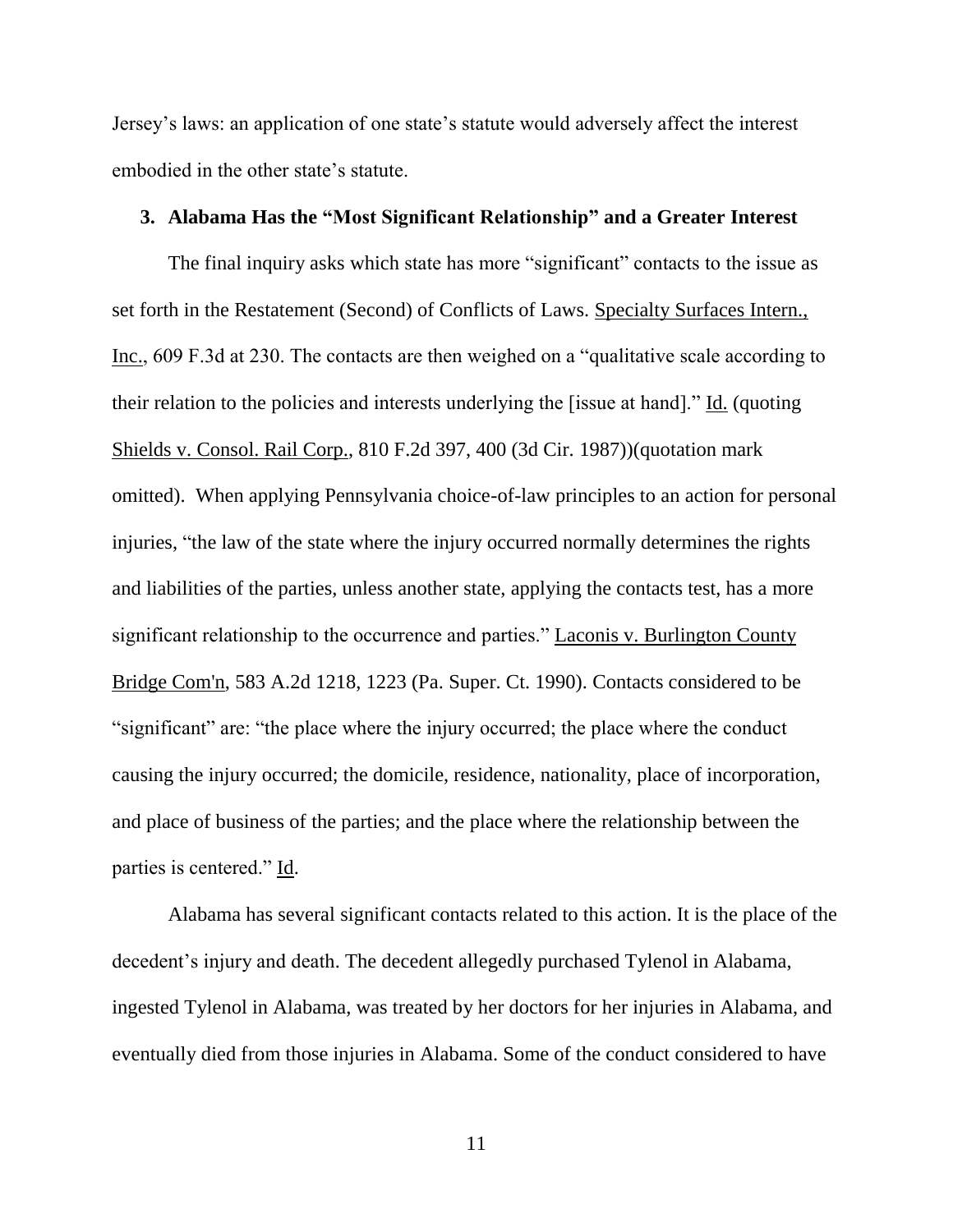caused the injury occurred in Alabama. The decedent received warnings about the product in Alabama and viewed advertising about Tylenol in Alabama.

On the other hand, New Jersey has contacts relevant to the issue of punitive damages—a claim which considers the egregiousness of the *defendants*' behavior. The defendants are incorporated in New Jersey. Both maintain their principal place of business is in New Jersey.<sup>20</sup> Many of the corporate decisions about how to market Tylenol, how to test its efficacy, and how to comply with necessary regulations appear to have been made in New Jersey. Some conduct related to the defendants' conduct on the issue of punitive damages also appears to have taken place in Pennsylvania.<sup>21</sup>

More importantly, the place in which the parties' relationship is centered is clearly Alabama. The defendants sold the Tylenol in Alabama, marketed the Tylenol in Alabama, and were expected to comply with the laws of Alabama. It appears the

 $20$  I will consider McNeil's principal place of business to be in New Jersey for the purposes of this motion. However, this is not a formal ruling on the issue. It may be revisited at a later time, as explained above.

 $21$ The defendants assume that a company's principal place of business is necessarily the location of relevant conduct related to a punitive damages claim. This may not necessarily be true. See Brown v. Johnson & Johnson*,* Civ. No. 12-4929 (E.D. Pa. Feb. 11, 2013)(Order, Doc. No. 36); Brown v. Johnson & Johnson, --- F.Supp.3d ---- (2014), No. 12–4929, 2014 WL 6979262, at \*5 (E.D. Pa. Dec. 9, 2014)(finding that McNeil's principal place of business is New Jersey but recognizing that the conduct relevant to the punitive damages analysis took place in Pennsylvania). While neither party is advocating for the application of Pennsylvania law to the punitive damages claim, the plaintiff points out that important corporate conduct related to punitive damages also took place in Pennsylvania. It does appear that conduct relevant to the punitive damages claim likely took place in Pennsylvania as well. See Maya v. McNeill-PPC, Inc., et al, February Term, 2009, No. 002879 (Pa. Com. Pl., Quiñones, J (now E.D. Pa.))(12-cv-7263, Doc. No. 33, Ex. C at 36-38)(explaining that many decisions involving McNeil Products regarding labeling, regulatory affairs, etc. were made in Pennsylvania); Brown v. Johnson & Johnson, et al., --- F.Supp.3d ---- (2014), No. 12–4929, 2014 WL 6979262, at \*5 (E.D. Pa. Dec. 9, 2014)(finding that McNeil conducted "significant business" related to the manufacture and regulation of its products in Pennsylvania). Johnson & Johnson executives and McNeil executives located in both states appear to have worked closely on important issues related to Tylenol's efficacy and marketing. However, final decisions about the regulation and sales of Tylenol seem to have been made at Johnson & Johnson's headquarters in New Jersey. There is no doubt that Johnson & Johnson's principal place of business and state of incorporation is New Jersey. For these reasons, I consider any contacts in New Jersey to have more significance than those that may have occurred in Pennsylvania but do not consider all relevant corporate (mis)conduct to have taken place in New Jersey.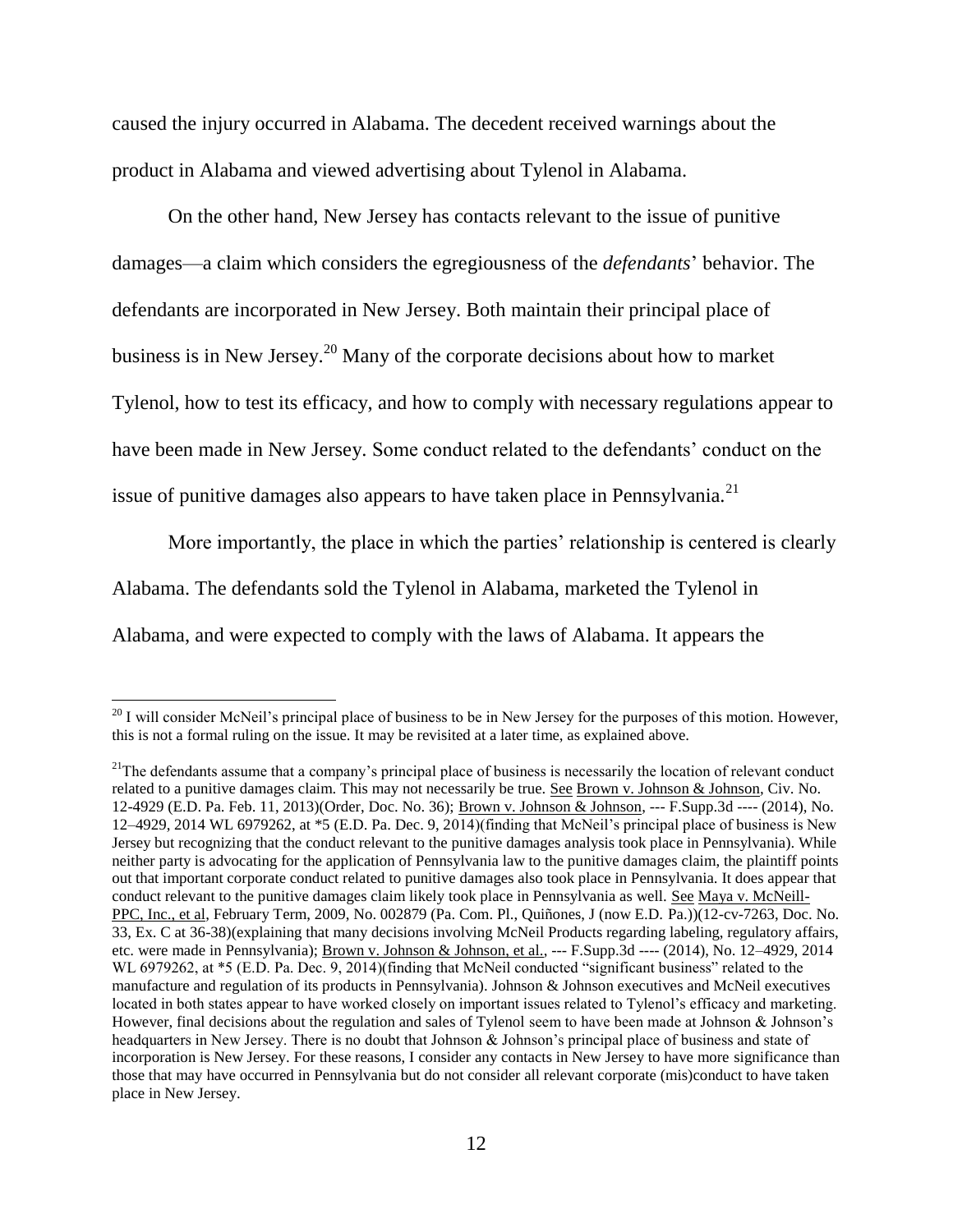decedent had no contact with New Jersey. She didn't travel there, ingest Tylenol there, nor was she injured there. The two parties interacted through their consumer relationship in Alabama. See Henderson v. Merck & Co., Inc., No. 04-CV-05987-LDD, 2005 WL 2600220, at \*8 (E.D. Pa. Oct. 11, 2005)("Indeed, because plaintiff is a Michigan resident, because plaintiff purchased, was prescribed, and ingested Bextra within Michigan's borders, and because plaintiff allegedly suffered injuries in Michigan, the interests of Pennsylvania, New York, and New Jersey in applying their product liability laws to such extraterritorial conduct lose vigor."); Blain v. Smithkline Beecham Corp., 240 F.R.D. 179, 195 (E.D. Pa. 2007)("The only factor favoring this forum is that GSK is headquartered here…The law governing liability and damages will be controlled by the individual [class] member's home state's jurisprudence" where each class member was likely injured, domiciled, and the parties' relationship was centered.); Knipe v. SmithKline Beecham, 583 F.Supp.2d 602, 638 (E.D. Pa. 2008)(finding New Jersey's contacts, as the place of injury and plaintiff's domicile, outweighed defendant's contacts with its home state on the issue of punitive damages).<sup>22</sup> Alabama has more relevant contacts than does New Jersey.

There are policy considerations as well. The policy behind Alabama's wrongful death statute—to protect those within its borders from tortious conduct causing death—is longstanding.<sup>23</sup> Alabama's wrongful death statute and its unique punitive scheme date

 $\overline{a}$ 

 $^{22}$  See also Laconis v. Burlington County Bridge Com'n, 583 A.2d 1218, 1223 (Pa. Super. Ct. 1990)(finding that the place of incorporation, as the only contact to New Jersey, was not enough to outweigh other contacts).

<sup>&</sup>lt;sup>23</sup> See, e.g., Louis Pizitz Dry Goods Co., Inc. v. Yeldell, 274 U.S. 112, 114 (1927)("The Supreme Court of Alabama has repeatedly ruled that the statute is aimed at the prevention of death by wrongful act or omission."(citations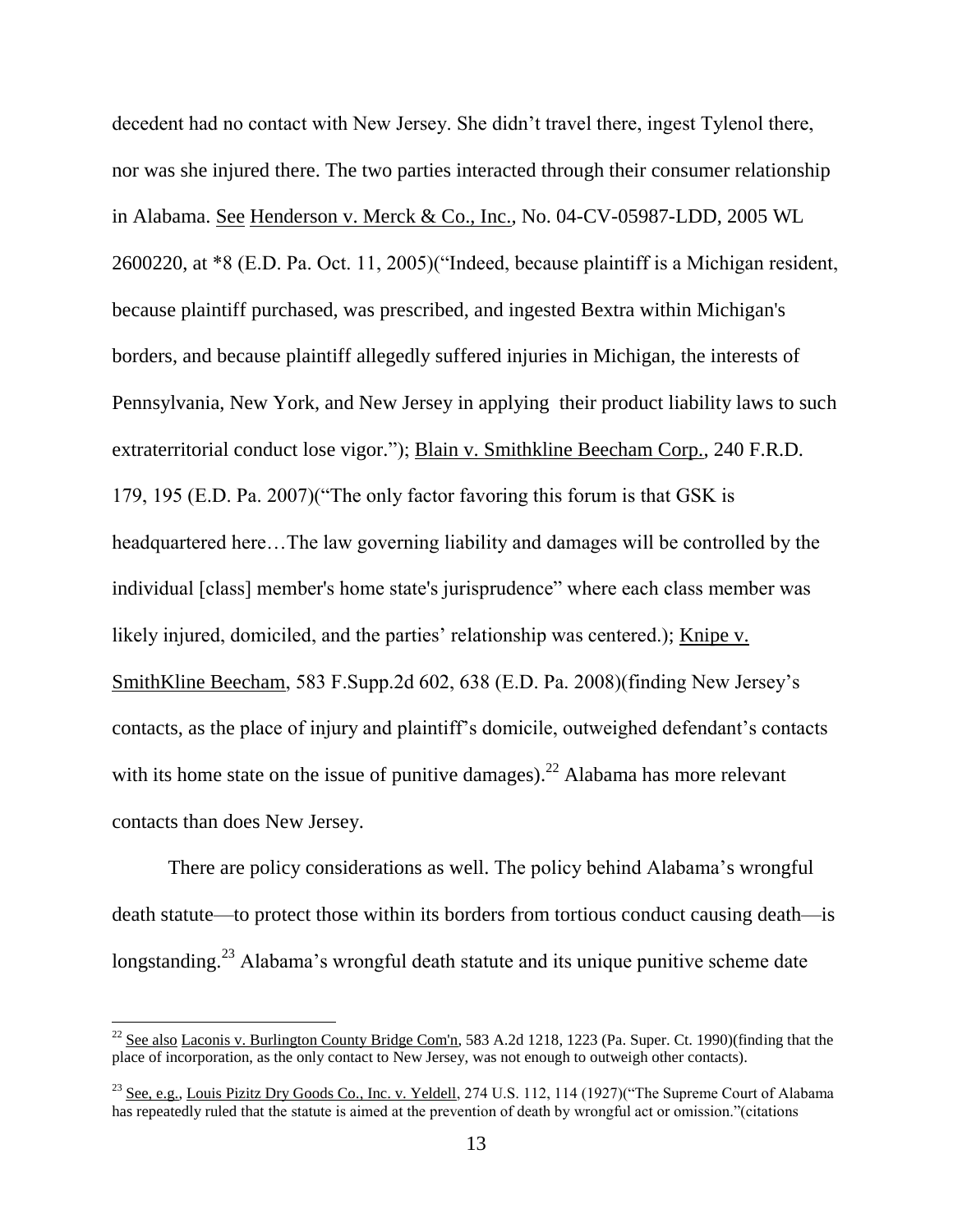back to the late 1800s. See Louis Pizitz Dry Goods Co., Inc. v. Yeldell, 274 U.S. 112, 114 (1927)("The legislation now challenged has been on the statute books of Alabama in essentially its present form since 1872."); Savannah & M.R. Co. v. Shearer, 58 Ala. 672, 680 (1877). Despite challenges to its unique scheme in the legislature and state Supreme Court, the wrongful death statute continues to serve as a means to protect human life and punish tortfeasors. See Boudreaux v. Pettaway, 108 So.3d 486, 496-98 (Ala. 2012) (reaffirming the purpose of the wrongful death statute as protecting the lives of Alabama citizens), <sup>24</sup> *overruled on other grounds by*, Gillis v. Frazier, --- So.3d ----, 2014 WL 3796382, at  $*6$  (Ala. Aug. 1, 2014).<sup>25</sup> Alabama also has an interest in regulating the activities of those corporate entities that choose to do business within its borders. See Shields v. Consol. Rail Corp., 810 F.2d 397, 401 (3d Cir. 1987)("Having elected to transact business in Indiana and having exposed itself to a policy that fails to give rein to

omitted)); Hatas v. Partin, 175 So.2d 759, 761 (Ala. 1965)("This statute authorizes suit to be brought by the personal representative for a definite legislative purpose —to prevent homicide."); Industrial Chemical & Fiberglass Corp. v. Chandler, 547 So.2d 812, 818 (Ala. 1988)("[T]he statute is 'punitive' in its purposes, but that '[p]reservation of lifeprevention of its destruction by the wrongful acts or omission of another, is the subject of the statute; and all its provisions are but machinery for carrying it into effect."). See also Susan Randall, Only in Alabama: A Modest Tort Agenda, 60 ALA. L. REV. 977, 981-85 (2009)(discussing the history of the Alabama wrongful death statute and its treatment by the judiciary and legislature).

<sup>&</sup>lt;sup>24</sup> See also Lemond Const. Co. v. Wheeler, 669 So.2d 855, 864 (Ala. 1995)(Maddox, J., concurring)("In the past, this Court has been requested on more than one occasion to fashion a different rule of law in cases such as this. This Court has been unwilling to change the law. The Legislature likewise has not elected to change the law."); Tillis Trucking Co., Inc. v. Moses, 748 So.2d 874, 889 (Ala. 1999)(citing several cases rejecting challenges to wrongful death policy considerations); McKowan v. Bentley, 773 So. 2d 990, 1000 (Ala. 1999)(Houston, J., concurring) (explaining that tort reform efforts in 1987 and 1999 put legislative imprimatur on the Court's interpretation of § 6- 5-410); Susan Randall, Only in Alabama: A Modest Tort Agenda, 60 ALA. L. REV. 977, 981-85 (2009)(discussing the history of the Alabama wrongful death statute and its treatment by the judiciary and legislature).

<sup>&</sup>lt;sup>25</sup> See Gillis v. Frazier, --- So.3d ----, 2014 WL 3796382, at  $*6$  (Ala. Aug. 1, 2014)("We accept Dr. Gillis's invitation to overrule Boudreaux to the extent that it held that, in calculating a defendant's assets, the trial court may consider the contents of the claim file compiled by a defendant's liability-insurance carrier and include among the defendant's assets a potential bad-faith and/or negligent-failure-to-settle claim against the defendant's liability-insurance carrier.")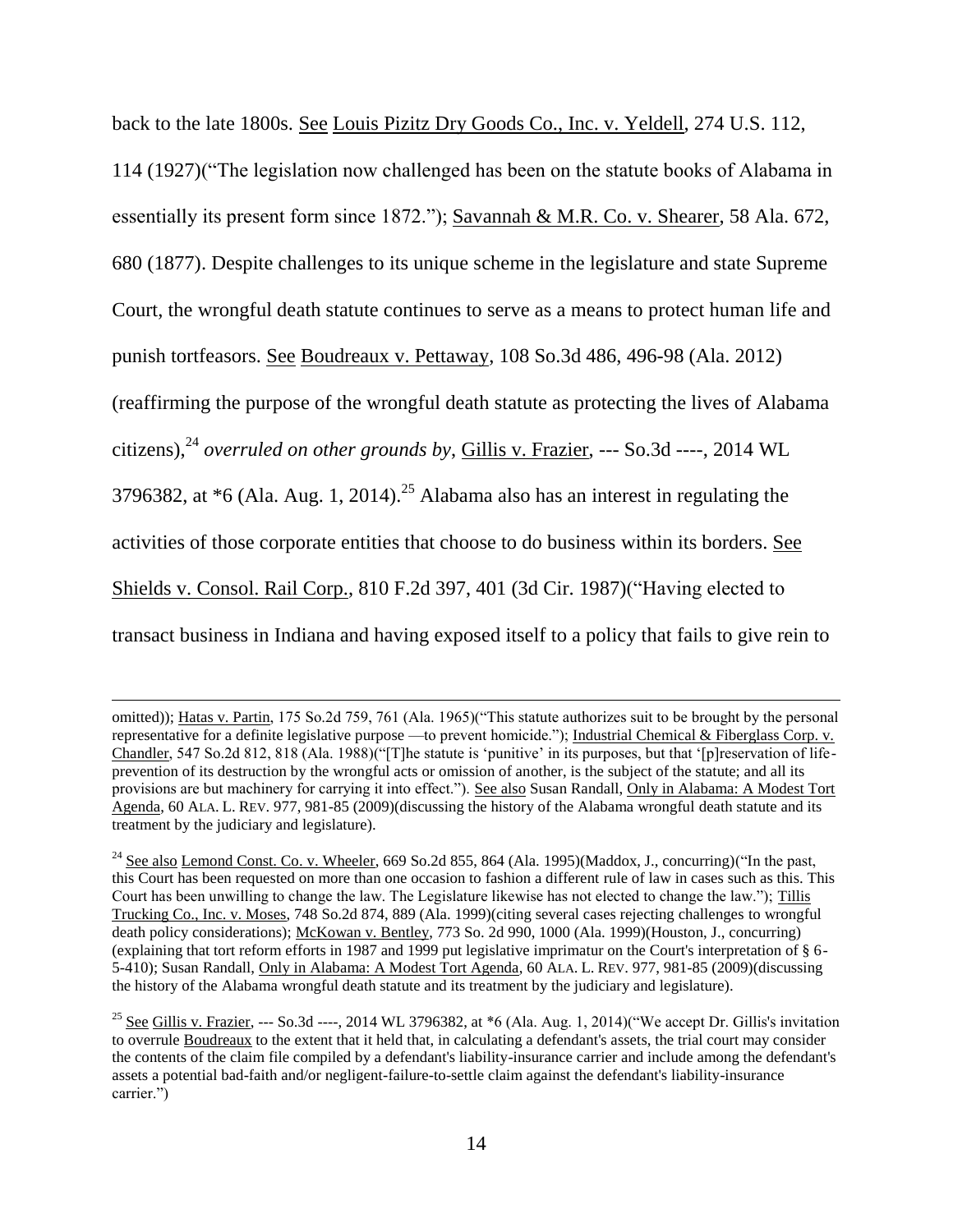contribution, Conrail's rights must be governed by that determination. We cannot agree with the district court's conclusion that Pennsylvania law travels with Conrail wherever it runs."). $^{26}$ 

Enacted in the era of tort reform, New Jersey's statute serves to regulate the damages levied against its corporate citizens—specifically pharmaceutical companies within its borders—in order to provide economic certainty and stability.<sup>27</sup> Where one state's interest is to protect the economic interests of its corporations and another state's interest is to protect its citizens from tortious conduct within its borders, courts in this district are inclined to find the latter interest to be greater, especially when the plaintiff's home state is also the place of injury. See, e.g., Wolfe v. McNeil-PPC, Inc., 703 F.Supp.2d 487, 494 (E.D. Pa. 2010)("Maine has a greater interest in having its law applied [to the punitive damages claim]. Maine, as the place where the drugs were prescribed and taken by one of its citizens, has a strong interest in applying its law to conduct that allegedly caused an injury in its borders."); Bearden v. Wyeth, 482 F.Supp.2d 614, 622 (E.D. Pa. 2006)("[W]e find that Arkansas has a greater interest in applying its laws to protect and provide redress for a citizen who was prescribed a drug, received any relevant representations or warnings about it, purchased it, ingested it, and

 $\overline{a}$ 

<sup>&</sup>lt;sup>26</sup> See also Calhoun v. Yamaha Motor Corp., U.S.A., 216 F.3d 338, 348 (E.D. Pa. 2000)("Although Pennsylvania has an interest in punishing those who harm their citizens, we are persuaded that Puerto Rico's interest in regulating the activity that occurs in its territorial waters—whether commercial or recreational—is more dominant. Indeed, the tragic death that befell Natalie easily could have been visited upon a Puerto Rican citizen.")(applying Pennsylvania law for compensatory damages because plaintiffs were citizens of that state but applying Puerto Rican law on punitive damages because the injury occurred in Puerto Rico); Kallman v. Aronchick, 981 F.Supp.2d 372, 379 (E.D. Pa. 2013)(finding that New Jersey law applied because plaintiff resided there and ingested drugs there and New Jersey's state interest in regulating the sale of drugs within its borders outweighed defendants' corporate connections to other states)(citing Knipe, Blain, Bearden, and Henderson).

<sup>&</sup>lt;sup>27</sup> See Rowe v. Hoffman-LaRoche, Inc., 917 A.2d 767, 772-73 (N.J. 2007).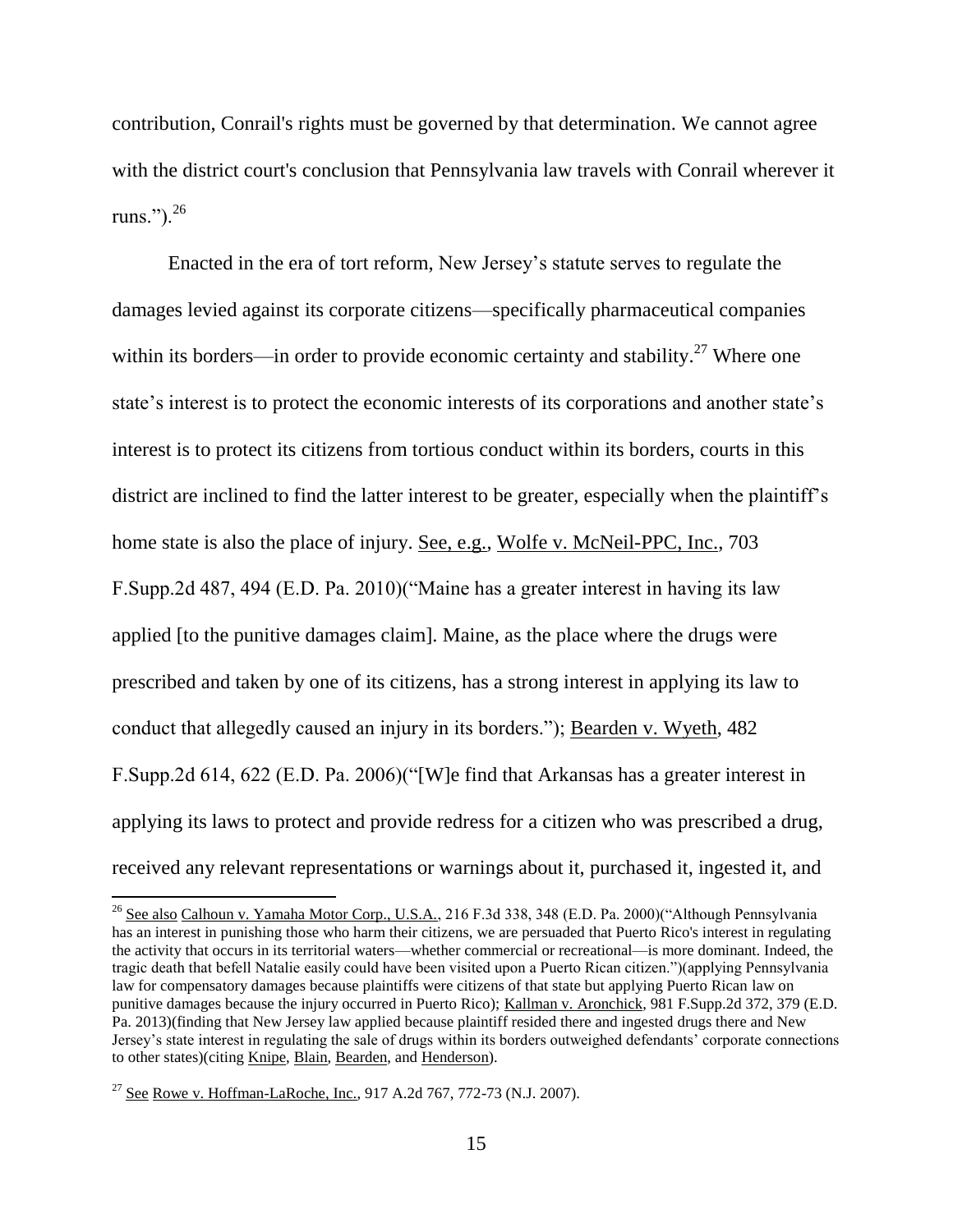was injured by it—all within his home state of Arkansas...").<sup>28</sup> This is true even when the corporation is headquartered in *Pennsylvania*. <sup>29</sup> I am persuaded by the reasoning in these cases. As the place of injury, domicile of the decedent, and location of the parties' relationship, Alabama has a greater interest in having its law applied in light of its longstanding policy to protect its citizens from fatal tortious conduct.

Applying New Jersey law to the punitive damages claim would also substantially

frustrate Alabama's state interest in protecting its citizens and regulating corporate

<sup>&</sup>lt;sup>28</sup> See also Laconis v. Burlington County Bridge Com'n, 583 A.2d 1218, 1223 (Pa. Super. Ct. 1990) ("Applying these principles to the present case, Pennsylvania clearly has the most significant relationship to these parties and this tortious occurrence. The place of the injury and tortious conduct occurred here. The plaintiff is domiciled in Pennsylvania, which has a strong interest in protecting its citizens against tortious conduct, and the Commission conducts at least one-half of its operations in Pennsylvania. The only contact New Jersey has with this action is that the Commission was incorporated under its laws and conducts business there also."); Rowland v. Novartis Pharmaceuticals Corp., 983 F.Supp.2d 615, 629 (W.D. Pa. 2013)("NPC cites to other Zometa litigation cases where district courts concluded that the conduct relevant to plaintiffs' punitive damages claims—the corporate decisions with respect to labeling, packaging, warning, etc.—occurred at NPC's New Jersey headquarters, for the proposition that New Jersey punitive damages law alone may be applied in these, and similar, cases. However, the Court is not persuaded by the reasoning in those cases. Instead, the Court finds the analysis of …district courts in our circuit in several similar cases, to be more convincing, given their recognition of the legitimate and strong interests of the state where the plaintiff's injuries occur, the drug was prescribed, and where the defendant has affirmatively and actively marketed and sold the drug at issue into the state.")(applying New York and District of Columbia choice-of-law principles).

<sup>&</sup>lt;sup>29</sup> See Wolfe v. McNeil-PPC, Inc., 703 F.Supp.2d 487, 494 (E.D. Pa. 2010)("Maine has a greater interest in having its law applied [to the punitive damages claim]. Maine, as the place where the drugs were prescribed and taken by one of its citizens, has a strong interest in applying its law to conduct that allegedly caused an injury in its borders."); Blain v. Smithkline Beecham Corp., 240 F.R.D. 179, 193-94 (E.D. Pa. 2007)("There is no way to apply Pennsylvania law to part of the liability determination, as proposed by the plaintiffs, without disregarding the comity afforded the other states whose interests are in protecting their citizens from tortious harm caused within their boundaries. A state's interest in fixing liability for tortious harm caused within its boundaries goes to its interests in protecting its citizens and regulating conduct there. Of course, Pennsylvania has an interest in regulating its citizens' labeling practices. When that conduct reaches and has consequences beyond the state's borders, it affects citizens of other states. When it does, the foreign state's interest in protecting its citizens outweighs Pennsylvania's regulatory concerns."); Bearden v. Wyeth, 482 F.Supp.2d 614, 621-22 (E.D. Pa. 2006)(finding that Arkansas over Pennsylvania law applied because the "parties relationship was centered in decedent's home state," *inter alia*, though "Pennsylvania has an interest in regulating the activities of one of the defendants, Wyeth Pharmaceuticals, a company that maintains a principal place of business within the Commonwealth and that conducted many of the activities concerning Effexor XP there…"); Henderson v. Merck & Co., Inc., No. 04-CV-05987-LDD, 2005 WL 2600220, at \*7-8 (E.D. Pa. Oct. 11, 2005)(choosing Michigan—plaintiff's home state were drug purchased and injury occurred—over Pennsylvania, New York, and New Jersey laws—the home states of defendant corporations).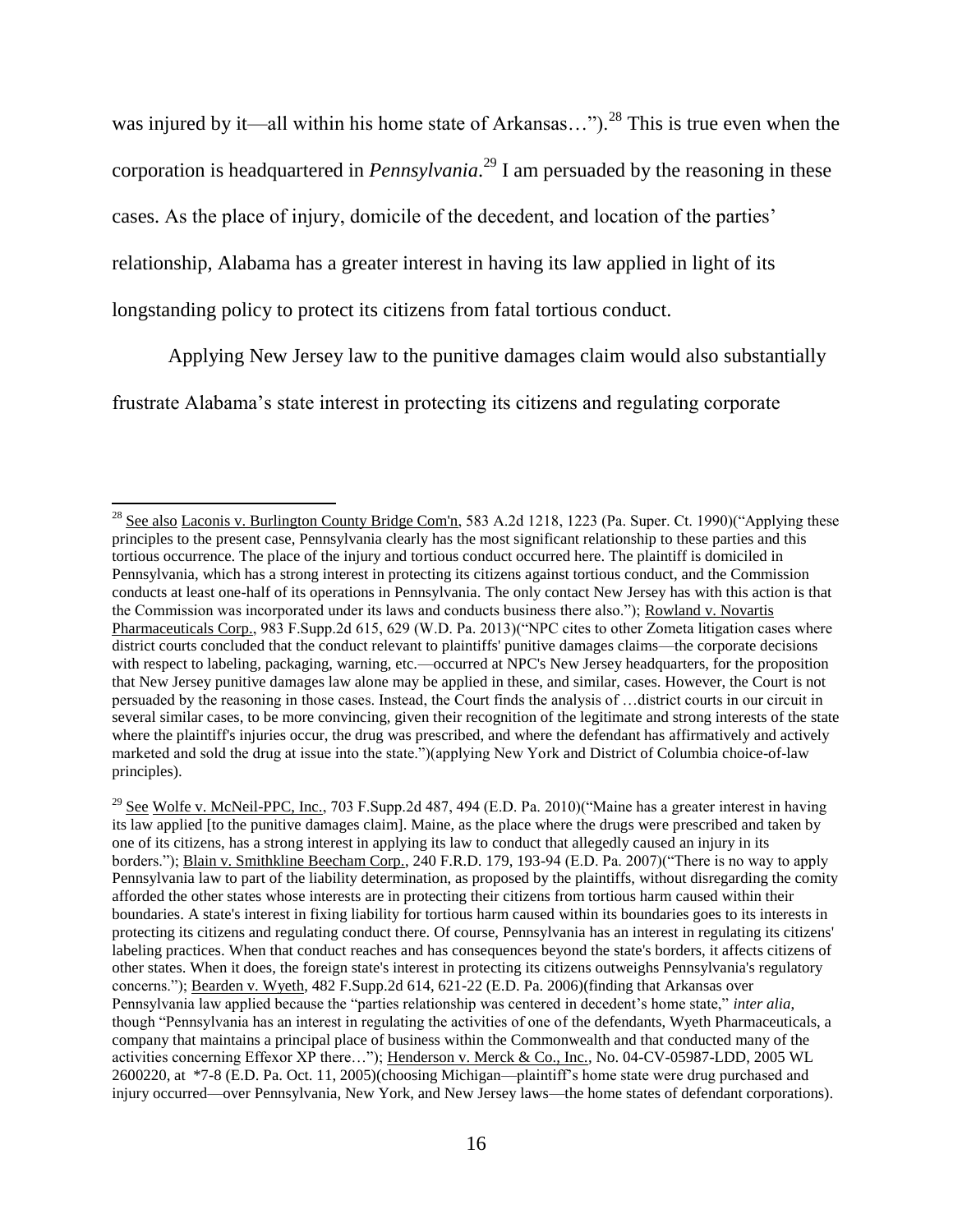entities doing business within its borders.<sup>30</sup> Applying New Jersey law to the issue of punitive damages could require this court to apply New Jersey law on other substantive claims.<sup>31</sup> See Knipe v. SmithKline Beecham, 583 F.Supp.2d 602, 638 (E.D. Pa. 2008)("[T]he Court is mindful that New Jersey has sought to comprehensively regulate products liability actions in its state through the PLA and that the PLA applies to all of the substantive claims in this action."). Under these circumstances, Alabama's interest in

l

 $30$  "Because the policy of this state is to regard human life as being beyond measure in terms of dollars, the jury must disregard the decedent's wealth or lack of wealth, it must disregard the decedent's potential for accumulating great wealth or lack of potential to accumulate wealth; and it must disregard his or her talents and education, or lack of them, as well as his or her station in life. The jury's consideration of the 'enormity of the wrong' includes assessing the finality of death, the propriety of punishing the wrongdoer or wrongdoers, whether the death could have been prevented, and, if so, the lack of difficulty that would have been involved in preventing the death, as well as the public's interest in deterring others from committing the same or similar wrongful conduct." Tillis Trucking Co., Inc. v. Moses, 748 So.2d 874, 889 (Ala. 1999)(quoting Campbell v. Williams, 638 So.2d 804, 810-11 (Ala.1994)) (quotation marks and citation omitted).

In this case particularly, the application of New Jersey law would especially frustrate Alabama's scheme to punish harms done to its citizens, regardless of their wealth or earning potential. Ms. Hayes was receiving disability when she died. She had been working two years before her death but left her job due to chronic back pain. She treated pain related to this medical condition with Tylenol. See Deposition of Rana Terry, Doc. No. 35, Ex. A. Under these circumstances, the compensatory damages her sister may recover would likely be much less than what they would have been when she had been working. For those like Ms. Hayes who are treating chronic pain with FDA-approved medications, those most vulnerable to the effects of a defective drug or label, a recovery under New Jersey's wrongful death and punitive damages statutes would be minimal. The availability of such a low damage award in the event of a wrongful death would substantially frustrate Alabama's goal of deterring similar tortious conduct by drug manufacturers. While this policy may be appropriate in New Jersey, where its residents might benefit from pharmaceutical companies located there, it does little to further Alabama's policy goals and, instead, serves to substantially frustrate them.

 $31$  See also McDarby v. Merck & Co., Inc., 401 N.J.Super. 10, 949 A.2d 223 (App. Div. 2008)(explaining how punitive damages statute also precludes a fraud claim based on Buckman preemption). See also Knipe v. SmithKline Beecham, 583 F.Supp.2d 602, 638 (E.D. Pa. 2008)(explaining how depecage may not be appropriate when applying punitive damages of one state and the substantive law of another state because applying the two states' laws could cause "undue confusion" and "lead to a result 'that neither state would allow… [since when] a court combines elements of the laws of different states it may upset the delicate balance achieved by legislative compromise.'")(quoting Petrokehagias v. Sky Climber*,* Civ. A. Nos. 96–6965, 97–3889, 1998 WL 227236, at \*8 (E.D. Pa. May 4, 1998))(citation and quotation marks omitted).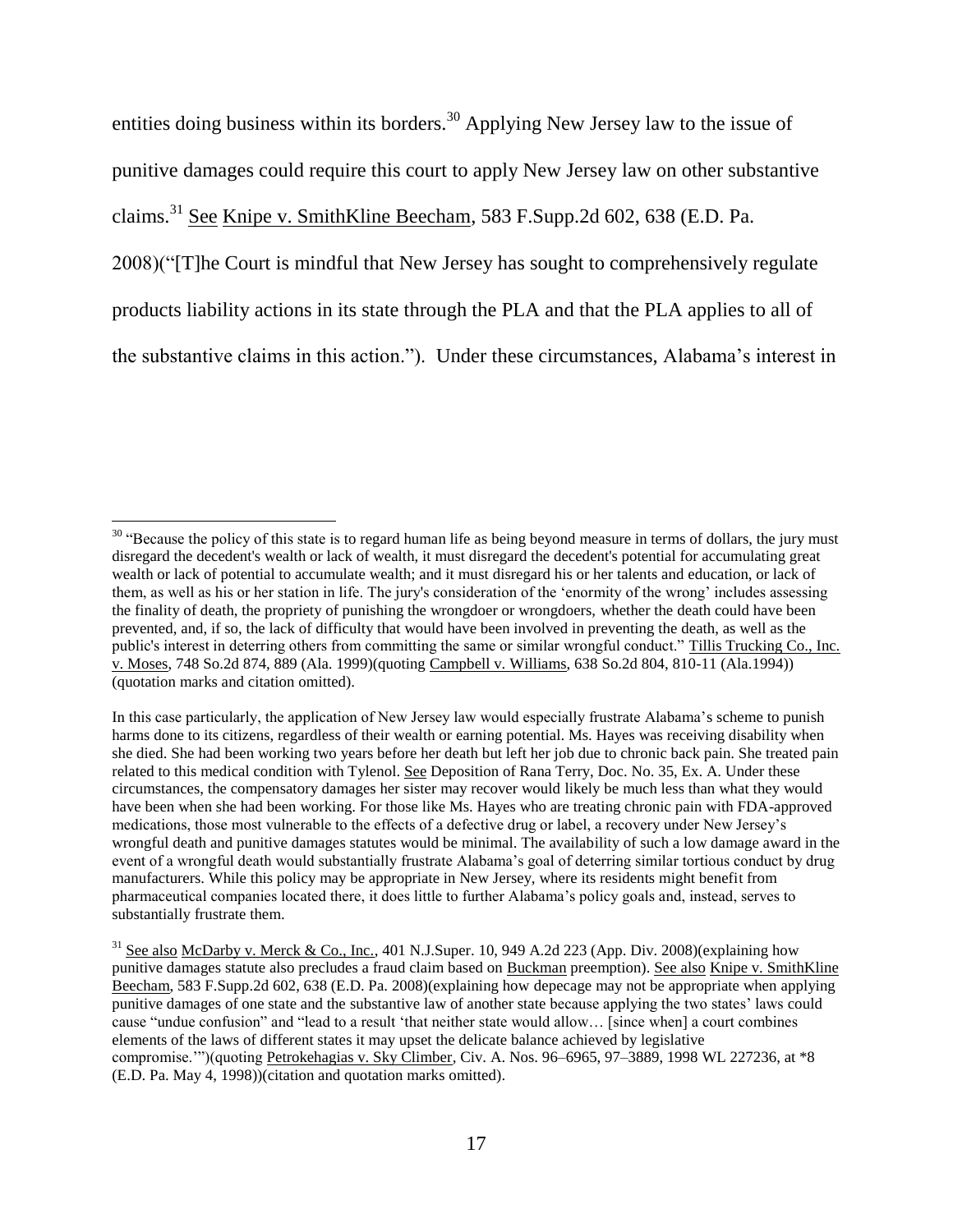having its law applied to all of its claims outweighs New Jersey's interest in having its law applied to the punitive damages claim.<sup>32</sup>

The defendants want New Jersey law to control on the issue of punitive damages, citing a 1996 Eastern District of Pennsylvania case, Kelly v. Ford Motor Co. Kelly predicted the Pennsylvania Supreme Court would consider defendant's contacts to be the relevant contacts in a choice-of-law analysis for a punitive damages claim.<sup>33</sup> 933 F.Supp. 465, 469 (E.D. Pa. 1996). Kelly adopted the reasoning in Serbin Dev. Corp. v. North River Ins. Co., Civ.A. No. 85–4273, 1986 WL 4315 (E.D. Pa. Apr. 8, 1986), a similar "prediction" from ten years earlier. Id. $34$  Kelly found the comments following Restatement (Second) Conflict of Law § 145 to be instructive: "If the primary purpose of the tort rule involved is to deter or punish misconduct ... the state where the conduct took place may be the state of dominant interest and thus that of most significant relationship." Id. (quoting  $\S$  145 cmt. c, at 416).<sup>35</sup> Kelly predicted that the Pennsylvania Supreme Court

l

 $32$  See Restatement (Second) Conflict of Law § 145, cmt. d ("[A] state has an obvious interest in regulating the conduct of persons within its territory and in providing redress for injuries that occurred there. Thus, subject only to rare exceptions, the local law of the state where conduct and injury occurred will be applied to determine whether the actor satisfied minimum standards of acceptable conduct and whether the interest affected by the actor's conduct was entitled to legal protection.")(explaining how different laws may apply to different issues but that this is more important when the injury occurs in a state where neither party is domiciled).

 $33$  The defendants also cite to a recent decision in Risperdal v. Janssen Pharmaceuticals, Inc., et al., No. 2010296, 2014 WL 2453045 at \*1 (Pa. Com. Pl. May 2, 2014), which held that New Jersey law applied to the issue of punitive damages. That decision, however, was made in a single page Order with no choice-of-law analysis. The reasons which the court considered in making its decision are not identified nor are any other facts in the case. I find this ruling to be unpersuasive.

 $34$  Kelly is the only case that cites Serbin.

<sup>35</sup> Comment c states:

*Purpose of tort rule*. The purpose sought to be achieved by the relevant tort rules of the interested states, and the relation of these states to the occurrence and the parties, are important factors to be considered in determining the state of most significant relationship. This is because the interest of a state in having its tort rule applied in the determination of a particular issue will depend upon the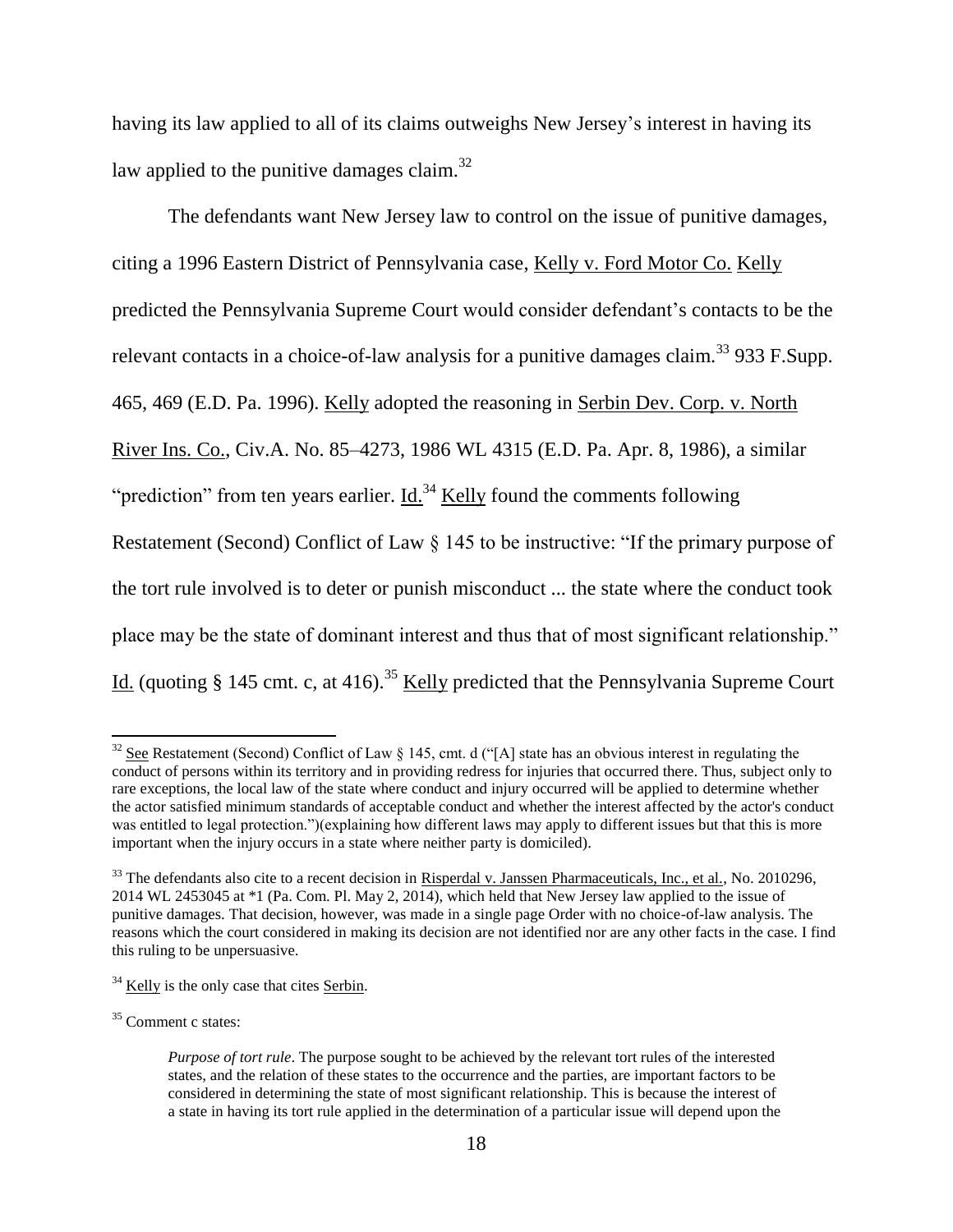would rule similarly if faced with this issue.<sup>36</sup> The defendants also cite Campbell v.

Fawber, 975 F.Supp.2d 485 (M.D. Pa. 2013).<sup>37</sup> Campbell found Kelly to be persuasive

and adopted its reasoning. Id. at 507-08.<sup>38</sup>

 $\overline{\phantom{a}}$ 

purpose sought to be achieved by that rule and by the relation of the state to the occurrence and the parties. **If the primary purpose of the tort rule involved is to deter or punish misconduct, as may be true of rules permitting the recovery of damages for alienation of affections and criminal conversation, the state where the conduct took place may be the state of dominant interest and thus that of most significant relationship (see § 154, Comment c).** On the other hand, when the tort rule is designed primarily to compensate the victim for his injuries, the state where the injury occurred, which is often the state where the plaintiff resides, may have the greater interest in the matter. This factor must not be over-emphasized, however. To some extent, at least, every tort rule is designed both to deter other wrongdoers and to compensate the injured person. Undoubtedly, the relative weight of these two objectives varies somewhat from rule to rule, and in the case of a given rule it will frequently be difficult to tell which of these objectives is the more important.

Restatement (Second) Conflict of Laws § 145 cmt. c (emphasis added).

<sup>36</sup> The Pennsylvania Supreme Court has not specifically ruled on this issue. The only Pennsylvania state court case citing to Kelly is a Superior Court case, Daniel v. Wyeth Pharmaceuticals, Inc., 15 A.3d 909, 935 (Pa. Super. Ct. 2011). In Daniel, the Pennsylvania Superior Court did explain that the conduct of the defendant relevant to punitive damages occurred in Pennsylvania, the place of corporate decisions about appropriate warnings for a drug, not Arkansas, the place of injury. 15 A.3d 909, 935 (Pa. Super. Ct. 2011). The court went on to explain in a footnote that Pennsylvania choice-of-law rules required the application of Pennsylvania law on punitive damages because "the conduct forming the basis for the assessment of punitive damages occurred in Pennsylvania." Id. at 935 n. 17. The court cited Kelly as "persuasive" in this regard. The court then noted, however, that the parties agreed that Pennsylvania law applied to punitive damages. There was no dispute about the choice of law nor was there any formal analysis of the choice of law conducted. The issue on appeal was whether the trial court erred in granting a motion for Judge Not-withstanding the Verdict on punitive damages. The Superior Court reversed that decision. Id. at 936. The Supreme Court has since granted an allowance of appeal on this issue. See Daniel v. Wyeth Pharmaceuticals, Inc., 32 A.3d 1260 (Pa. Dec. 5, 2011). That appeal was later dismissed as improvidently granted. Daniel v. Wyeth Pharmaceuticals, Inc., 82 A.3d 942 (Pa. Dec. 16, 2013). For these reasons, I consider this footnote from Daniel to be unpersuasive dicta.

 $37$  The defendants cite several other cases outside this Circuit to support their argument: Deutsch v. Novartis Pharmaceuticals Corp., 723 F.Supp.2d 521 (E.D. N.Y. 2010); Zimmerman v. Novartis Pharmaceuticals Corp., 889 F.Supp.2d 757 (D. Md. 2012); Stromenger v. Novartis Pharmaceuticals Corp., 941 F.Supp.2d 1288 (D.Or. 2013); and Aguirre Cruz v. Ford Motor Co., 435 F.Supp.2d 701 (W.D. Tenn. 2006). I do not find these cases to be persuasive. See Rowland v. Novartis Pharmaceuticals Corp., 983 F.Supp.2d 615, 624-31 (W.D. Pa. 2013)(rejecting reasoning of Deutsch, Stromenger, and Zimmerman). None apply Pennsylvania choice-of-law principles, and they weigh considerations differently than this court is expected to do.

In Deutsch v. Novartis Pharmaceuticals Corp., the New York district court applied New York choice-of-law principles. Id. at 524. In deciding between New York law and New Jersey law, the court only considered the "interests" of each state, not the "substantial contacts" as well. Id. Deutsch also relies heavily on precedent from New York courts in making its decision. See id. at 524-25. Deutsch's interpretation of this precedent may not be entirely consistently with other New York precedent on this same topic. See Rowland v. Novartis Pharmaceuticals Corp., 983 F.Supp.2d 615, 629-30 (W.D. Pa. 2013)("This Court is not persuaded that the reasoning set forth in Deutsch controls here. It is certainly well-settled in New York that the law of the place of the tort applies to a claim for punitive damages. However, it is equally well-established that where the defendant's misconduct and the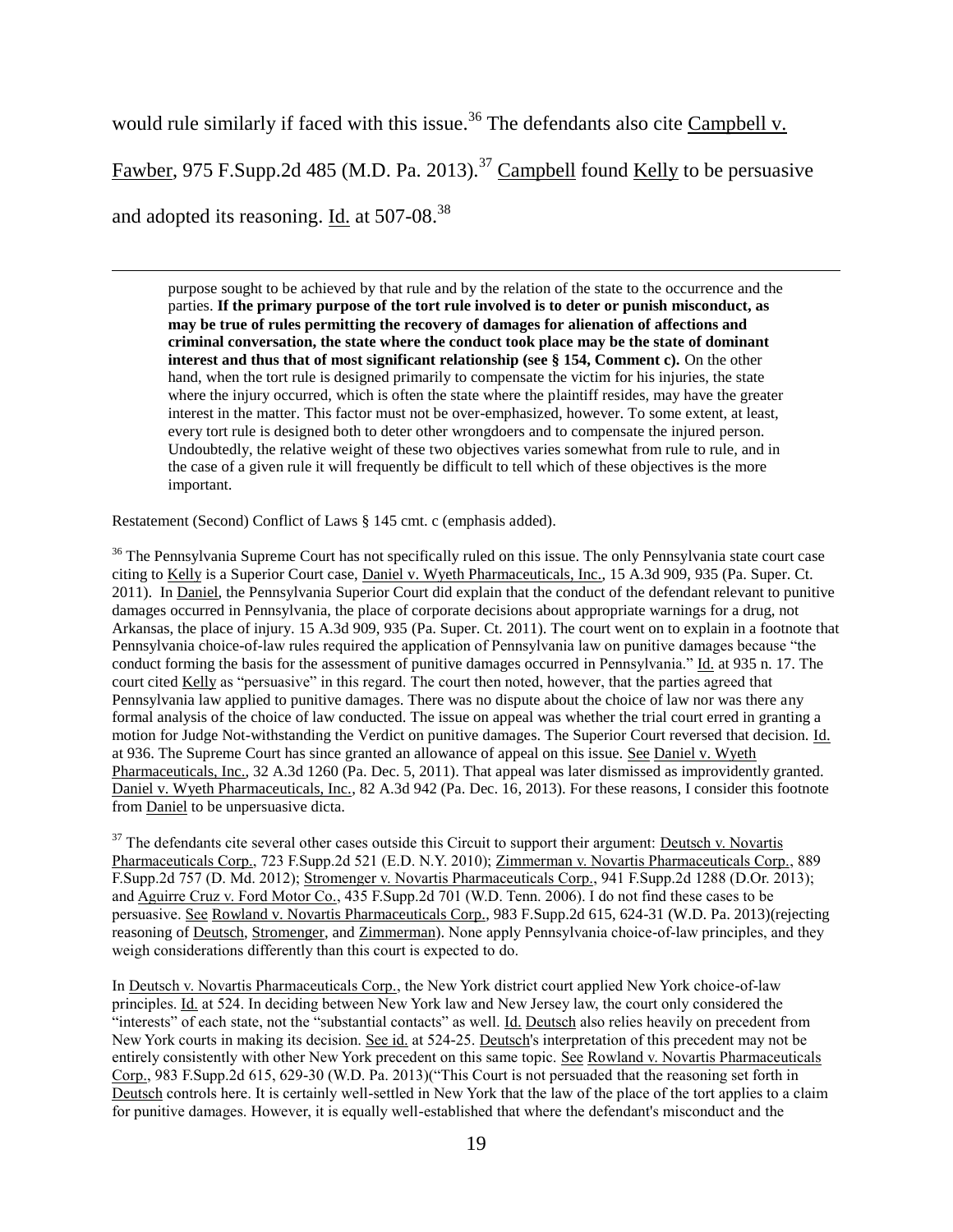plaintiff's injury occur in different states, 'the place of the tort is the jurisdiction where the last event necessary to make the defendant liable occurred.' In re September 11th Litig., 494 F.Supp.2d 232, 239 (S.D.N.Y. 2007)(quoting Schultz v. Boy Scouts of America, Inc., 65 N.Y.2d 189, 491 N.Y.S.2d 90, 480 N.E.2d 679 (1985)." (quotation marks omitted)).

 $\overline{\phantom{a}}$ 

In Zimmerman v. Novartis Pharmaceuticals Corp., a Maryland district court applied Tennessee choice-of-law principles to the question of whether New Jersey or Maryland law applied to punitive damages in a drug products liability MDL case. 889 F.Supp.2d 757, 759-61 (D. Md. 2012). That court found that New Jersey law applied to the punitive damages claim. Id. at 764. In reaching this conclusion, Zimmerman relied on Deutsch and only conducted a significant contacts analysis. Id. at 762-64. The court did not also consider the effect of applying one state's law on the policy behind that other state's law—an additional consideration in Pennsylvania choice-of-law principles. For these reasons, this case is not persuasive. See also Rowland, 983 F.Supp.2d at 625 n. 10.

In Stromenger v. Novartis Pharmaceuticals Corp., an Oregon district court applying New Jersey choice-of-law principles found the reasoning in Deutsch and Zimmerman to be persuasive, in part, because all three cases involved liability regarding the same drugs. 941 F.Supp.2d 1288, 1296-98 (D.Or. 2013). See Deutsch, 723 F.Supp.2d at 522; Zimmerman, 889 F.Supp. at 759. Given the considerations I must weigh under Pennsylvania choice-of-law principles, I am not persuaded by its analysis. See Rowland, 983 F.Supp.2d at 629, 629 n. 14 ("[T]he Court is not persuaded by the reasoning in those cases. Instead, the Court finds the analysis of … district courts in our circuit in several similar cases, to be more convincing, given their recognition of the legitimate and strong interests of the state where the plaintiff's injuries occur, the drug was prescribed, and where the defendant has affirmatively and actively marketed and sold the drug at issue into the state.").

In Aguirre Cruz v. Ford Motor Co., a Tennessee district court applied Tennessee choice-of-law principles to determine that Michigan law, the home state of the defendants, applied to punitive damages. 435 F.Supp.2d 701, 703, 707 (W.D. Tenn. 2006). The court conducted only a "significant contacts" analysis in making its decision. See id. at 704-08. In that case, the plaintiffs had driven from their home state of Tennessee to Mexico. Id. at 702. While in Mexico, their Ford Explorer was involved in an accident causing death to one plaintiff/decedent. Id. The parties disagreed about whether the law of the plaintiffs' home state or that of the defendant's would apply to punitive damages. Id. Unlike this case, the place of injury was not also the plaintiffs' domiciliary. In such a situation, it is understandable why a court may choose the defendant's home state over that of the plaintiff's home state using a "significant contacts analysis." As Aguirre Cruz points out, the place where the relationship of the parties is centered is less clear. See id. at 707. See also In re Air Crash Disaster Near Chicago, Illinois on May 25, 1979, 644 F.2d 594, 612 (7th Cir. 1981)(finding that the place of the parties' relationship is unclear when plaintiffs were traveling from one place and injured in another); Danziger v. Ford Motor Co., 402 F.Supp.2d 236, 239-41 (D.D.C. 2005) (explaining how the relationship between the parties was essentially spread over several states because the plaintiffs lived in D.C., the car was purchased in Maryland, and the accident occurred in Nebraska).

Aguirre Cruz also involved a situation in which the plaintiffs were not the original owners of their car. The court explained that this factor too attenuated the relationship between the parties, making the place of the relationship between them less relevant to its analysis. Id. at 707. Given that the facts in Aguirre Cruz have significant factual differences which could alter the outcome of the court's choice-of-law analysis, I do not find this case to be persuasive.

<sup>38</sup> Campbell v. Fawber, 975 F.Supp.2d 485, 507-08 (M.D. Pa. 2013)("In Kelly, the Eastern District of Pennsylvania reasoned that when the subject of a conflict of laws is punitive damages, the residence of the plaintiff and the location of the injury are not relevant contacts, because the purpose of punitive damages is not to compensate for injury but to punish and deter outrageous conduct. Kelly, 933 F.Supp. 465, 469 (E.D. Pa.1996). Accordingly, the most relevant contacts are the location where the allegedly outrageous conduct took place, and the state of incorporation and principal place of business of the corporation involved.… With respect to the 'interest' prong of Pennsylvania's choice of law analysis, Kelly is once again instructive.").

I have found only two Pennsylvania district court cases which have found Kelly's choice-of-law analysis on punitive damages to be persuasive. Campbell is one. The other is Brown v. Johnson & Johnson, et al., --- F.Supp.3d ----(2014), No. 12–4929, 2014 WL 6979262, at \*5 (E.D. Pa. Dec. 9, 2014). Brown did find that applying Pennsylvania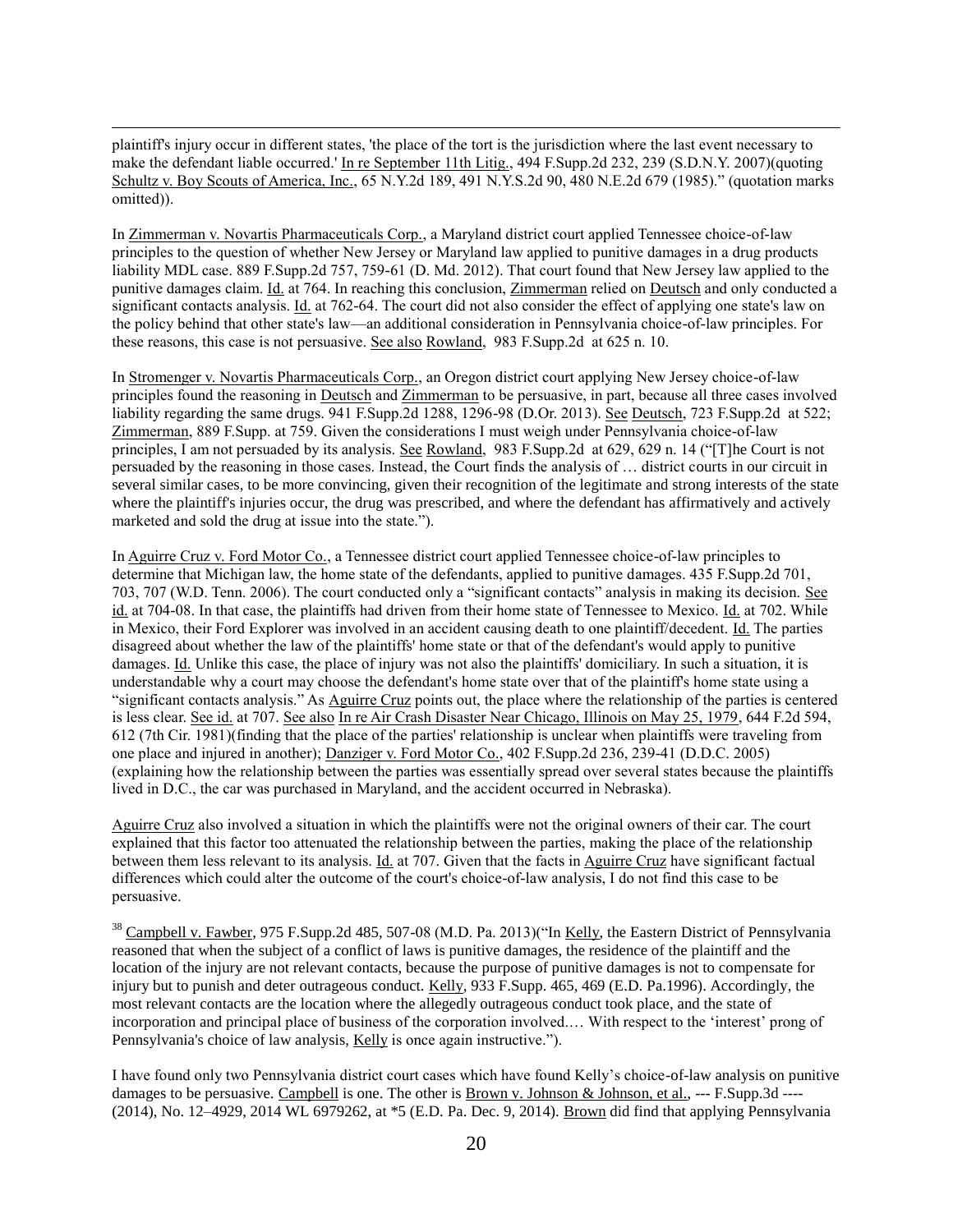Kelly appears more often distinguished than followed. See, e.g., Bearden v.

Wyeth, 482 F.Supp.2d 614, 621 n. 6 (E.D. Pa. 2006)("We note plaintiff's reliance on

Kelly v. Ford Motor Co., 933 F.Supp. 465 (E.D. Pa. 1996), for the proposition that we

must apply Pennsylvania law, but we find that case distinguishable."); Knipe v.

SmithKline Beecham, 583 F.Supp.2d 602, 638 n. 36 (E.D. Pa. 2008)("Plaintiffs cite to

Kelly v. Ford Motor Co., 933 F.Supp. 465 (E.D. Pa. 1996) in support of its argument that

depecage should apply to allow a conflict of laws analysis with respect to a punitive

damages claim. This case, however, is distinguishable...").<sup>39</sup>

 $\overline{\phantom{a}}$ 

 $39$  See also Duchesneau v. Cornell University, No. 08–4856, 2012 WL 3104428, at  $*4$  n. 7 (E.D. Pa. Jul. 31, 2012)("These circumstances are readily distinguishable from those in Kelly v. Ford Motor Co., 933 F.Supp. 465 (E.D. Pa.1996), upon which T–Trak heavily relies…. Kelly is not persuasive.") and at \*4 ("Generally speaking, courts applying the Pennsylvania choice of law contacts analysis to product liability matters have applied the law of the state where the product was used and where the accident occurred."); Kukoly v. World Factory, Inc., No. 07- 01644, 2007 WL 1816476, at \*3 n. 1 (E.D. Pa. Jun. 22, 2007) ("Defendants' reliance on Kelly v. Ford Motor Co., 933 F.Supp. 465 (E.D. Pa.1996), is misplaced. Here, unlike in Kelly, the facts regarding the 'place of conduct' contact are in dispute. Texas may have very little, if any, contacts with this alleged incident other than being the state where World Factory has its principal place of business.") and at \*3 ("Therefore, the most relevant contacts here are the domicile of the parties, the place of injury, and the place where the relationship is centered, which are all in Pennsylvania…[a]pplying Pennsylvania law to Count IV [punitive damages]…"); Rowland v. Novartis Pharmaceuticals Corp., 983 F.Supp.2d 615, 626 (W.D. Pa. 2013)("NPC emphasizes that the location of the Defendant's principal place of business is a factor courts have considered to be of greatest (if not conclusive) importance in the context of punitive damages choice of law issues. Keene, 597 F.Supp. at 939, Minebea, 377 F.Supp.2d at 40–41, Kelly v. Ford Motor Co., 933 F.Supp. 465, 469 (E.D. Pa. 1996). The Court agrees that the principal place of business of the Defendant is a relevant factor. However, as previously noted, where the injury, and the conduct causing it, occur in the same state (here, Pennsylvania), the law of that state is almost uniformly applied. Warriner, 475 F.3d at 503. Courts typically follow this rule because 'a state has an obvious interest in regulating the conduct of persons within its territory and in providing redress for injuries that occurred there,' Id." (citing Keene Corp. v. Insurance Co. of North America, 597 F.Supp. 934 (D.D.C. 1984)); Minebea Co., Ltd. v. Papst, 377 F.Supp.2d 34 (E.D. Pa. 2005)).

Several other courts outside this Circuit, including New Jersey courts, have also rejected the defendants' argument that the location of defendants' corporate conduct is the most relevant factor in punitive damage choice-of-law analysis. See, e.g., Hill v. Novartis Pharmaceutical Corp., No. 1:06–cv–00939–AWI–DLB, 2012 WL 967577, at \*5- 11 (E.D. Cal. Mar. 21, 2012)(finding that California, not New Jersey, law applied to plaintiff's punitive damages in drug products liability action because California had more significant contacts and had a greater interest in protecting its citizens); In re Boston Scientific Corp. Pelvic Repair System Products, MDL No. 2326, No. 2:13–cv–

law to the punitive damages claim for a tort based in Florida was appropriate. Id. However, Brown's choice-of-law analysis on the punitive damages claim found a false conflict between Pennsylvania and Florida law. Id. at \*4-5. Brown applied Pennsylvania law to punitive damages, after considering its "true conflict" with New Jersey law, because relevant conduct related to business decisions occurred in Pennsylvania not Florida, the place of injury. Id. at \*5. The parties are not asking me to apply Pennsylvania law. Brown is distinguishable from this case.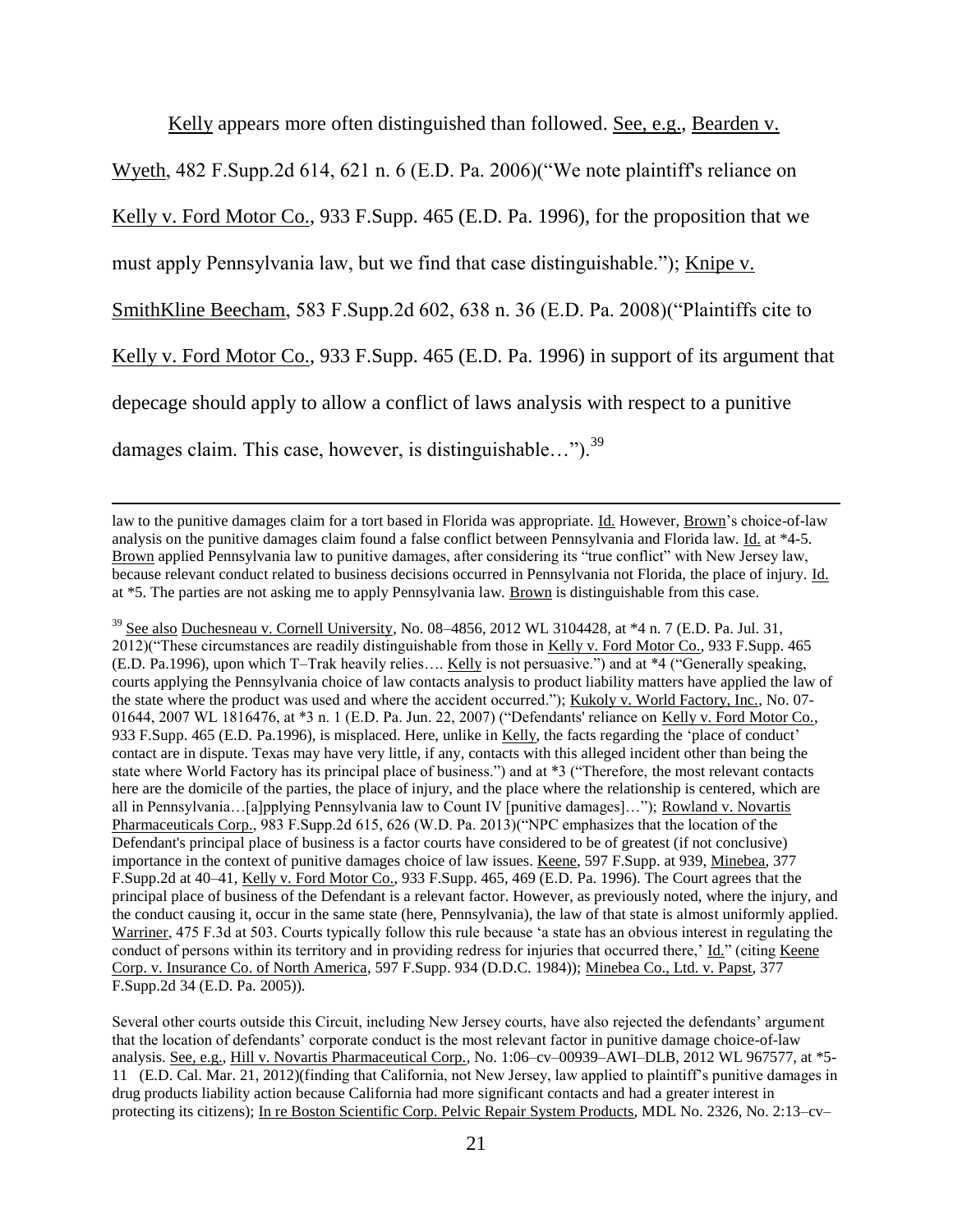Kelly is distinguishable from this case. Unlike in Kelly, the corporate conduct which may have caused the plaintiff's injury occurred in two different states, Pennsylvania and New Jersey. This dilutes the significance of New Jersey as the alleged principal place of business of the defendants. Alabama's interest in having its law applied also is more significant than the state law interests discussed in  $Kelly$ .<sup>40</sup> Like many other courts in this Circuit, I will decline to follow Kelly.

This same choice-of-law issue was very recently addressed in a New Jersey court in a very similar case. In Lyles v. McNeil-PPC, Judge Johnson ruled that New Jersey law applied to the issue of punitive damages, using New Jersey choice-of-law principles. See 12-cv-7263, Doc. No. 35, Ex. C. New Jersey choice-of-law analysis is similar to Pennsylvania's in that it considers the governmental interests of each state and then determines which state has the most significant relationship to the parties. See Lebegern v. Forman, 471 F.3d 424, 428-29, 433 (3d Cir. 2006). Lyles, however, is distinguishable. Because Judge Johnson was presiding in a New Jersey state court using New Jersey

 $\overline{a}$ 

<sup>07084, 2015</sup> WL 1637722, at \*4 (S.D. W.V. 2015)(finding that the law of the place of injury applied to punitive damages, not the place of corporate conduct, because injury is the last event necessary for liability in line with the relevant choice-of-law principles)(declining to follow Zimmerman and Aguirre Cruz); Sanchez v. Boston Scientific Corp., 38 F.Supp.3d 727, 739-40 (S.D. W.V. 2014)(same); Atkinson v. Forest Research Institute, Inc., Nos. 13– 1832, 13–4703, 2014 WL 2773657, at \*4-5 (D.N.J. Jun. 18, 2014)(applying New Jersey choice-of-law, finding that Indiana law applied to claims, not New Jersey law, because injury/death, drug ingestion, warnings about drug, plaintiff's treatment occurred there); id. at \*5 ("Although there may have been some relevant conduct that occurred in New Jersey—indeed, Forest Research Institute, Inc. is based there—Plaintiffs fail to identify any activity that is particular to that state.").

<sup>40</sup> As Comment c specifically states, the state where relevant corporate conduct occurred *may* have more of an interest in having its punitive damages rules applied. However, the purpose sought to be achieved by a tort rule whether to punish tortfeasors or to compensate victims—"must not be over-emphasized." Restatement (Second) Conflict of Laws § 145, cmt. c. "Frequently, it will be possible to decide a question of choice of law in tort without paying deliberate attention to the purpose sought to be achieved by the relevant tort rules of the interested states. This will be so whenever by reason of the particular circumstances one state is obviously that of the applicable law." Id. While the purpose of the statutes is important, it is but one consideration which is not dispositive of which state's punitive damages law applies.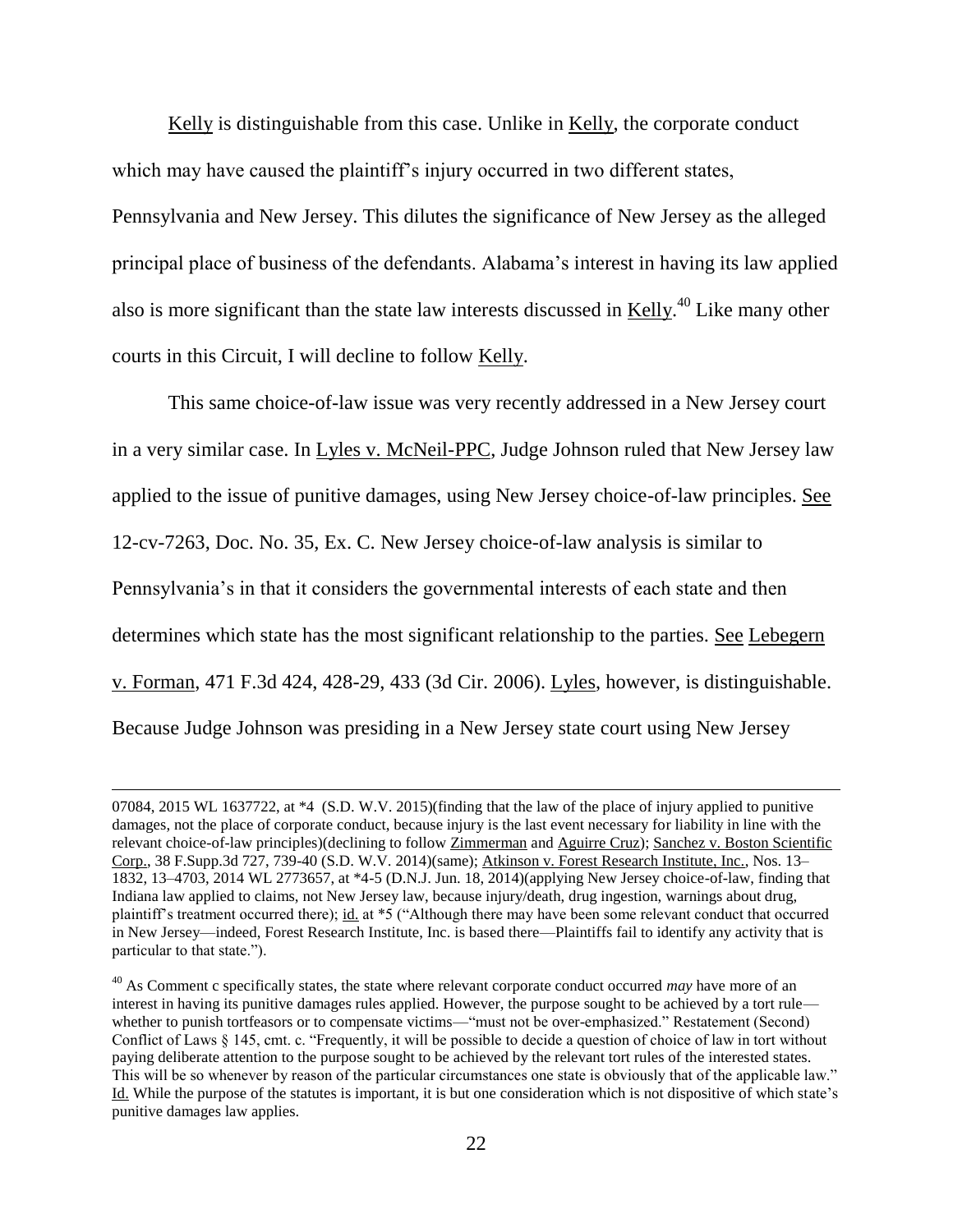choice-of-law principles, he found New Jersey had a greater interest in having its punitive damages law applied. See 12-cv-7263, Doc. No. 35, Ex. C at 9 ("Regardless of any choice of law considerations urged by the Plaintiff, the fact remains that the Defendant is a New Jersey citizen and this is a New Jersey Court."). Judge Johnson also indicated that New Jersey policies would be frustrated if Alabama's wrongful death statute were applied to the defendants, New Jersey citizens. See id. ("Were McNeil a resident of Alabama, this Court's decision would likely be different, but neither the Constitution of our state, New Jersey statutory law nor our common law permit punishment of a defendant in a civil tort trial without an initial finding of conduct warranting punishment."). Given that I am sitting in a federal court in Pennsylvania applying Pennsylvania choice-of-law principles, New Jersey's interests in this case hold less weight than they did in Lyles. Instead, the law of the location of the injury holds greater significance.<sup>41</sup>

<sup>&</sup>lt;sup>41</sup> The defendants argue that the location of the injury should have little weight because it is "simply fortuitous" with respect to punitive damages. Doc. No. 35 at 5. This is both wrong and wrong-headed. "Fortuitous" is a curious word to use in reference to a death by liver failure. To be sure, there is nothing "fortuitous" about the decedent's experience with Tylenol or liver failure in Alabama. Nor is it fortuitous that McNeil chose to market its product in Alabama. The defendants marketed Tylenol in Alabama to consumers, including the plaintiff, and sold Tylenol there. The plaintiff lived in Alabama. The fact that her death occurred there is not "fortuitous." See Rowland, 983 F.Supp.2d at 625, 625 n. 10 ("When the Plaintiffs are domiciled in the place of injury, purchase the product in question there, and use it there, the place of injury is not fortuitous. Id. Here, realistically this particular injury to these particular Plaintiffs could not have occurred anywhere other than Pennsylvania. It was not fortuitous that the Plaintiffs were injured in Pennsylvania, and the Court affords weight to this factor....Give that Zometa was marketed into and prescribed in Pennsylvania, and the Plaintiffs lived in Pennsylvania, this Court cannot conclude that the place of injury —Pennsylvania—was a matter of fortuity."); Yocham v. Novartis Pharmaceuticals Corp., 736 F.Supp.2d 875, 882 (D.N.J. 2010)("Where a party is domiciled in the place of injury, purchases the allegedly defective product there, and uses it only there, the place of injury is not fortuitous.")

This is another reason why Zimmerman, Stromenger, and Aguirre Cruz are not persuasive. All found that the place of injury was "fortuitous" to the issue of punitive damages. Zimmerman, 889 F.Supp.2d at 762-63; Stromenger, 941 F.Supp.2d at 1297 (quoting Zimmerman); Aguirre Cruz, 435 F.Supp.2d at 707.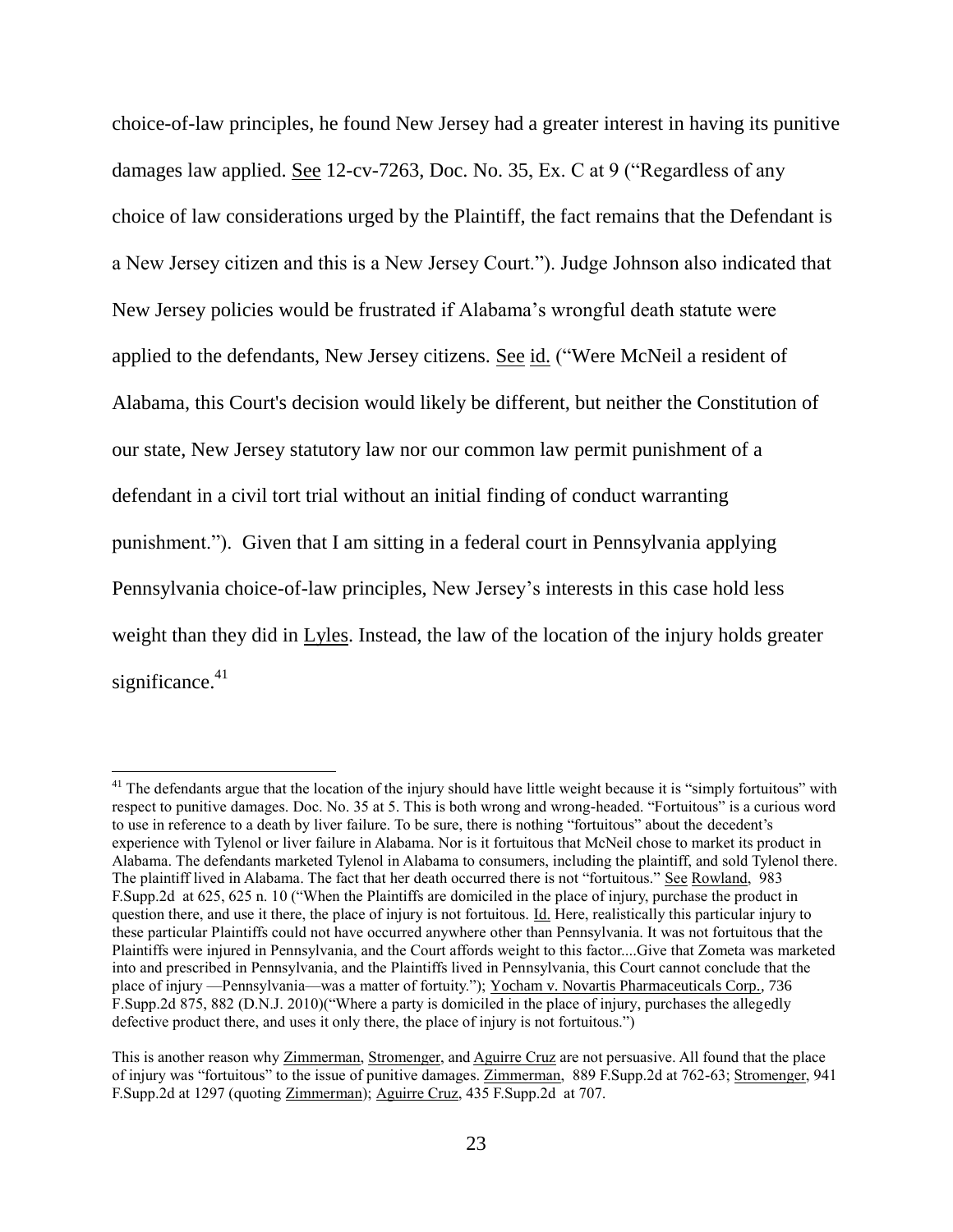Viewing the facts in light of the relevant policies, Alabama has more significant contacts with the decedent and her injuries in this case. The decedent purchased Tylenol in Alabama, she ingested Tylenol in Alabama, she was treated for injuries allegedly related to Tylenol in Alabama, and died in Alabama. She received warnings about Tylenol in Alabama and presumably viewed advertising about Tylenol in Alabama. The parties' consumer relationship was based in Alabama. These contacts outweigh the defendants' contacts to New Jersey and Pennsylvania.<sup>42</sup> Alabama law shall apply to the plaintiff's wrongful death and punitive damages claims.<sup>43</sup>

 $\overline{\phantom{a}}$ 

The defendants make another jurisdictional argument about the statute. They claim that the plaintiff is time-barred from bringing her wrongful death claim because she had not been formally appointed as personal representative of the estate until after she filed suit and the two-year limitations period had run. This argument may be valid. The defendants are correct under Alabama precedent that a suit filed by an administrator who is not formally appointed until after the two-year limitations period has run is considered a "nullity." See Downtown Nursing Home, Inc. v. Pool, 375 So.2d 465, 466 (Ala. 1979)(citing Hatas v. Partin, 175 So.2d 759 (Ala. 1965)); Waters v. Hipp, 600 So.2d 981, 982 (Ala. 1992). However, the facts surrounding Ms. Terry's appointment as personal representative of the estate may be important to whether the wrongful death claim goes forward. See Wood v. Wayman, 47 So.3d 1212, 1217-18 (Ala. 2010). See also Holyfield v. Moates, 565 So.2d 186, 188-90 (Ala. 1990). The defendants argue that she did not become appointed personal representative of the estate until September 24, 2013, more than two years after her sister died on August 31, 2010. No other information beyond this point has been provided and the issue has not been briefed by the parties. The purpose of this motion is to determine the applicable choice of law. I do not find this argument relevant to this motion. If the defendants find that the wrongful death claim is no longer legally viable

<sup>&</sup>lt;sup>42</sup> See Wolfe v. McNeil-PPC, Inc., 703 F.Supp.2d 487, 494 (E.D. Pa. 2010); Knipe v. SmithKline Beecham, 583 F.Supp.2d 602, 638 (E.D. Pa. 2008); Blain v. Smithkline Beecham Corp., 240 F.R.D. 179, 193-94 (E.D. Pa. 2007); Bearden v. Wyeth, 482 F.Supp.2d 614, 621-22 (E.D. Pa. 2006); Henderson v. Merck & Co., Inc., No. 04-CV-05987- LDD, 2005 WL 2600220, at \*7-8 (E.D. Pa. Oct. 11, 2005).

 $43$  The defendants also argue that the language of the wrongful death statute precludes its application in courts sitting outside of Alabama. The statute states that "[a] personal representative may commence an action and recover such damages as the jury may assess in a court of competent jurisdiction within the State of Alabama where provided for in subsection (e), and not elsewhere…." Ala.Code § 6-5-410(a) (1975). The defendants would have me interpret this language as barring my application of this statute to this case. They do not offer case law to support this argument. I have found none either. See also Jones v. Hawker Beechcraft Corp., 994 F.Supp.2d 1309, 1317 n. 1 (N.D. Ga. 2014); Maddox v. Integro USA, Inc., No. 12–1641, 2013 WL 1155249, at \*2 (E.D. La. Mar. 19, 2013). Numerous federal courts outside of Alabama have applied the Alabama wrongful death statute to claims premised on diversity. See, e.g., In re Asbestos Products Liability Litigation (No. VI)(Corley, et al. v. Long-Lewis, Inc., et al.), No. 10– 61113, 2011 WL 3269324, at \*1 (E.D. Pa. Jul. 25, 2011); In re Rezulin Products Liability Litigation, 133 F.Supp.2d 272, 287 n. 49 (S.D. N.Y. 2001); Jones v. Hawker Beechcraft Corp., 994 F.Supp.2d 1309, 1317-18 (N.D. Ga. 2014); Frazier v. Jackson, No. 3:12cv0564, 2013 WL 3789715, at \*3 (E.D. Tenn. Jul. 19, 2013); In re Trasylol Products Liability Litigation (Summerlin v. Bayer Corp., et al.), No. 08–80903, 2010 WL 5140439, at \*3 (S.D. Fla. Feb. 26, 2010). I do not find this argument to be persuasive. If the defendants do find case law showing that this court does not have jurisdiction to hear this case, then they can always re-raise this argument in a dispositive motion.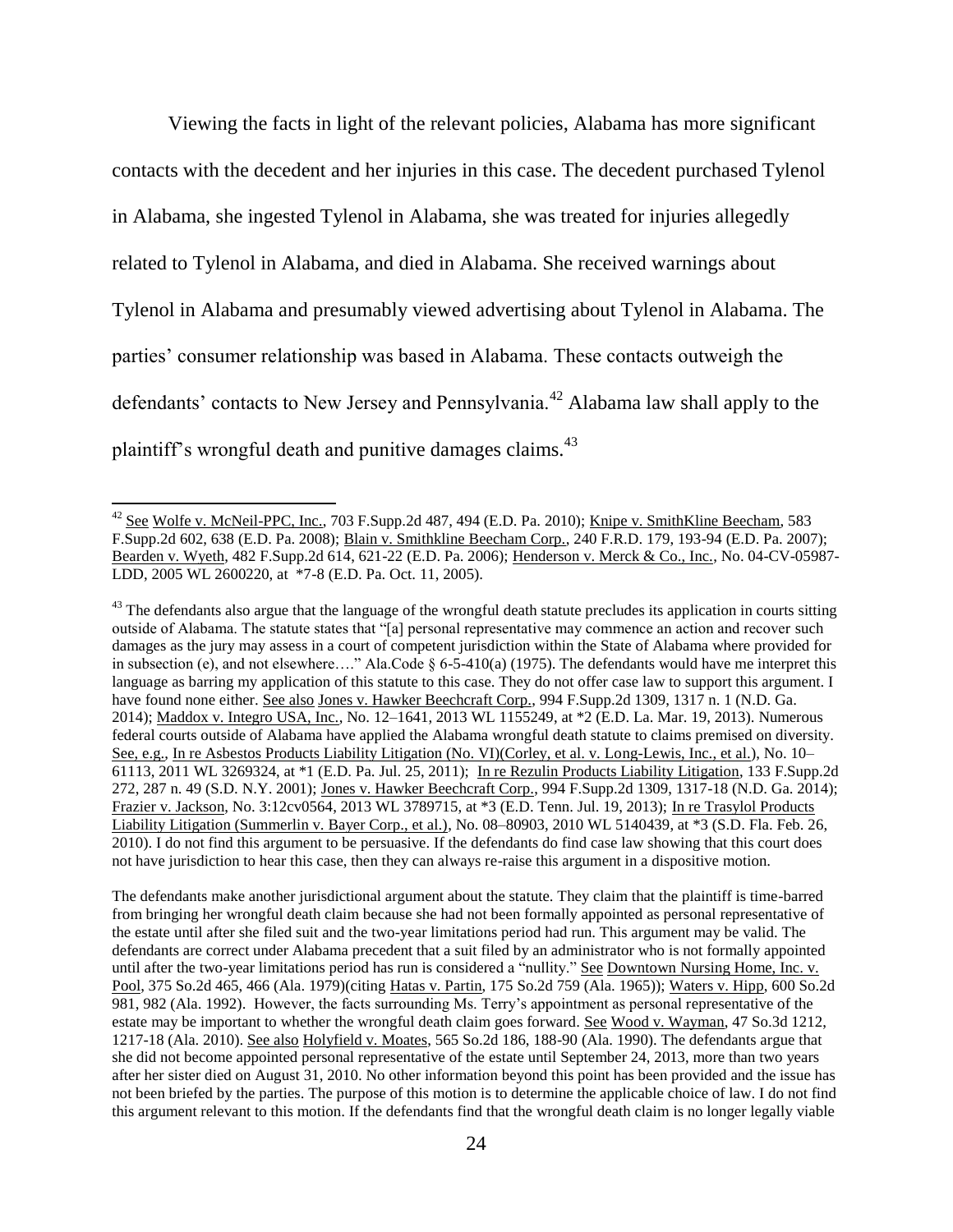# **III. CONCLUSION**

For the foregoing reasons, Alabama law shall be applied to all of the plaintiff's

claims in this case. $44$ 

 $\overline{\phantom{a}}$ 

under Alabama law based on the facts of the case and this legal theory, they can address this point in a dispositive motion.

<sup>44</sup> The defendants implicitly argue that I should decline to apply Alabama's wrongful death statute because it raises constitutional questions under the due process clause based on recent Supreme Court precedent State Farm Mut. Auto. Ins. Co. v. Campbell, 538 U.S. 408 (2003), and BMW of N. Am. v. Gore, 517 U.S. 559 (1996). The constitutionality of a specific law is not a factor relevant to the choice-of-law analysis. It is more appropriately addressed in a dispositive motion and/or an interlocutory appeal. However, I will briefly address the case law on the statute's constitutionality to explain why it is not *per se* illegal.

Alabama's wrongful death statute goes back to the 1800s. It was upheld by the Supreme Court in Louis Pizitz Dry Goods Co., Inc. v. Yeldell, 274 U.S. 112 (1927). Its constitutionality has not been explicitly revisited by the Supreme Court since.

The statute, like Alabama's other punitive damages statutes, provides juries with great discretion in fashioning an award. "Under Alabama law, a jury's verdict is presumed correct and a motion for new trial or remittitur based on alleged excessiveness of a punitive damages award will be denied unless it is determined that the verdict is excessive as a matter of law or is the result of passion, bias, corruption, or other improper motive." Lemond Const. Co. v. Wheeler, 669 So.2d 855, 862 (Ala. 1995).

While Alabama courts may not necessarily interfere in the jury's providence before a verdict is rendered, beyond offering appropriate jury instructions, Alabama requires courts to review punitive damages awards post-verdict for "excessiveness" and record his/her reasons for reducing an award or keeping it intact. See Hammond v. City of Gadsden, 493 So.2d 1374, 1379 (Ala. 1986)("Therefore, it is not only appropriate, but indeed our duty, to require the trial courts to reflect in the record the reasons for interfering with a jury verdict, or refusing to do so, on grounds of excessiveness of the damages."). The Alabama Supreme Court has enumerated a non-exhaustive list of factors courts should consider in this post-verdict review: 1) the culpability of the defendant's conduct, 2) the desirability of discouraging others from similar conduct, 3) the impact upon the parties, 4) the reasonable relationship between the harm done and damages awarded, 5) the degree of reprehensibility of the defendant's conduct, 6) the profitability of the wrongful conduct and the punitive damages effect on this profit, 7) the financial position of the defendant, 8) the costs of litigation, 9) whether criminal sanctions have been imposed and would mitigate the award, and 10) what other civil action awards against the defendant for the same conduct have been. Hammond v. City of Gadsden, 493 So.2d 1374, 1379 (Ala. 1986); Green Oil Co. v. Hornsby, 539 So.2d 218, 223-24 (Ala. 1989).

In 1991, the Supreme Court considered whether Alabama's scheme of allowing wide jury discretion in fashioning punitive damages awards, coupled with its post-verdict review, violated the due process clause of the U.S. Constitution in Pacific Mutual Life Insurance Co. v. Haslip, 499 U.S. 1 (1991). The Court found that this use of post-verdict review was constitutional and did not violate due process. Id. at 21-23. See also BMW of North America, Inc. v. Gore, 517 U.S. 559, 567 (1996)("The court's excessiveness inquiry applied the factors articulated in Green Oil Co. v. Hornsby, 539 So.2d 218, 223–224 (Ala.1989), and approved in Pacific Mut. Life Ins. Co. v. Haslip, 499 U.S. 1, 21–22, 111 S.Ct. 1032, 1045–1046, 113 L.Ed.2d 1 (1991). 646 So.2d, at 624–625."). Haslip provided guidance on when excessive punitive damages may constitute a due process violation but did not create any bright line rules. Haslip, 499 U.S. at 18. While the Court did not talk specifically about Alabama's wrongful death statute, and that statute was not involved in the case, Haslip did cite positively to Louis Pizitz and did nothing to disturb it. Haslip, 499 U.S. at 14, 15, 17.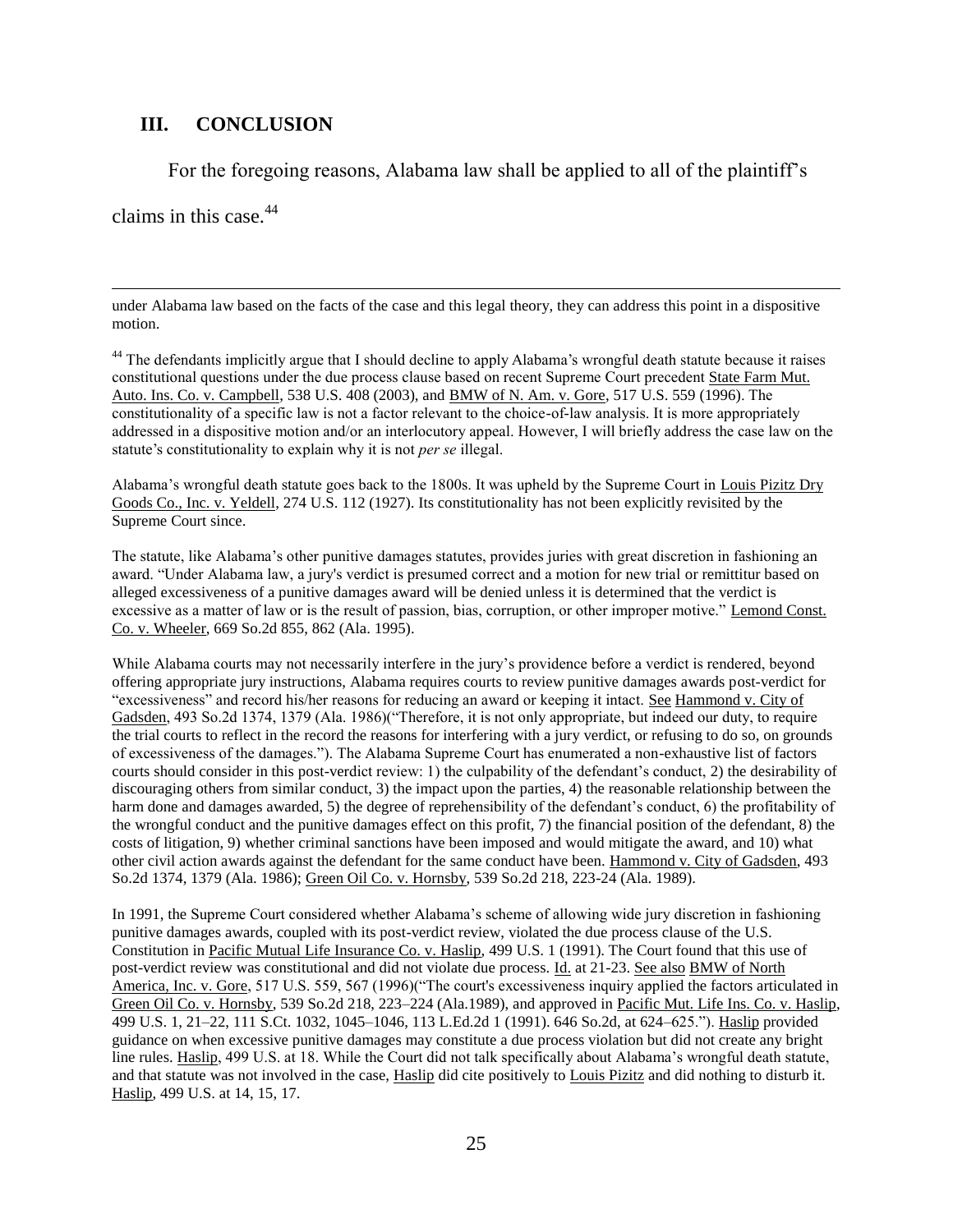$\overline{\phantom{a}}$ The question of the wrongful death's statute's constitutionality has been posed to the Alabama Supreme Court on several occasions. See Tillis Trucking Co., Inc. v. Moses, 748 So.2d 874, 889 (Ala. 1999)(citing several Alabama Supreme Court cases rejecting challenges to wrongful death constitutionality). In Lemond Const. Co. v. Wheeler, a defendant questioned whether Alabama's damages scheme for wrongful death was constitutional based on a due process argument. 669 So.2d 855, 863 (Ala. 1995). The state supreme court affirmed the damages award, finding that there was sufficient evidence of wanton behavior to warrant the damages imposed. Judge Maddox wrote separately in a concurrence and explained his reasoning on why the statute remains constitutional under Louis Pizitz. Lemond Constr. Co., 669 So.2d at 864-67 (Maddox, J., concurring).

The state supreme court issued its decision on September 29, 1995. The decision was appealed to the Supreme Court of the United States. The execution of judgment was stayed by the Supreme Court on November 6, 1995. 116 S.Ct. 413 (1995). The Court then denied *certiorari* on February 26, 1996. Lemond Constr. Co. v. Wheeler, No. 95-1038, 116 S.Ct. 1017 (1996).

At that same time, BMW of North America, Inc. v. Gore, another case involving punitive damages from Alabama, was pending before the Supreme Court. BMW was decided by the Alabama Supreme Court on August 19, 1994 and *certiorari* was granted on that case on January 23, 1995. See 646 So.2d 619 (Ala. 1994), *certiorari* granted, 513 U.S. 1125 (1995). BMW was argued on October 11, 1995 and decided on May 20, 1996. 517 U.S. 559 (1996).

In BMW, the Supreme Court specifically discussed the constitutionality of Alabama's punitive damages scheme of allowing juries great discretion in fashioning a punitive damages award and then reviewing the award under Green Oil post-verdict. Id. at 565-69. The court specifically noted Haslip, as approving these factors. Id. at 566. Mindful of Haslip and Green Oil, the court provided further guidance on when punitive damages would violate due process but did not reverse or overrule Haslip. See id. at 566-86 (discussing appropriate guideposts and citing to Haslip throughout). As in Haslip, BMW did not create any bright line rules. Id. at 582-83, 585.

In 2003, State Farm Mut. Auto. Ins. Co. v. Campbell, the Supreme Court revisited BMW. 538 U.S. 408 (2003). It offered additional guidance for courts on BMW's "guideposts" in reviewing punitive damage awards for due process violations. Id. at 418-29. The Court again cited Haslip and declined to institute a bright line rule regarding when damages are *per se* excessive. Id. at 416, 417, 423, 425, 428. In later years, Philip Morris USA v. Williams, 549 U.S. 346 (2007), and Exxon Shipping Co. v. Baker, 554 U.S. 471 (2008), further considered the limits of punitive damages under due process. Both again cited to Haslip as relevant law. See Philip Morris USA, 549 U.S. at 352, and Exxon Shipping Co., 554 U.S. at 495, 502. It is clear that Haslip remains good law and controls in this case.

The Alabama Supreme Court has also discussed the constitutionality of the wrongful death statute in light of BMW. In Tillis Trucking Co., Inc. v. Moses, 748 So.2d 874, 889 (Ala. 1999), the Alabama Supreme Court specifically addressed the issue of whether the wrongful death statute was constitutional under BMW v. Gore and found it still to be good law. See Tillis Trucking Co., Inc. v. Moses, 748 So.2d 874, 890-91 (Ala. 1999)("We see nothing in BMW v. Gore that should cause us to revisit the long-standing conclusion that the legislatively authorized action for wrongful death is intended to punish the wrongdoer and the long-standing rule that the phrase 'such damages as the jury may assess' is to be interpreted in light of that purpose. The Legislature declined in 1987 to disturb the 135– year–old application of that law; it affirmatively declined to amend that law when it otherwise enacted tort reform legislation to affect punitive-damages awards in actions other than actions based on wrongful death. The Supreme Court of the United States declined to disturb the statute, as applied, in Louis Pizitz Dry Goods Co. v. Yeldell, 274 U.S. 112, 116, 47 S.Ct. 509, 71 L.Ed. 952 (1927). We are not persuaded that it would do otherwise now, or that there is any other reason to overrule both recent and time-honored cases that have applied this interpretation of the statute.").

The Alabama Supreme Court was again asked to review the statute in light of BMW in 2012. Boudreaux v. Pettaway, 108 So. 3d 486, 496-98 (Ala. 2012), *overruled on other grounds by* Gillis v. Frazier, --- So.3d ----, 2014 WL 3796382, at  $*6$  (Ala. Aug. 1, 2014)("We accept Dr. Gillis's invitation to overrule Boudreaux to the extent that it held that, in calculating a defendant's assets, the trial court may consider the contents of the claim file compiled by a defendant's liability-insurance carrier and include among the defendant's assets a potential bad-faith and/or negligent-failure-to-settle claim against the defendant's liability-insurance carrier."). In Boudreaux v. Pettaway, the